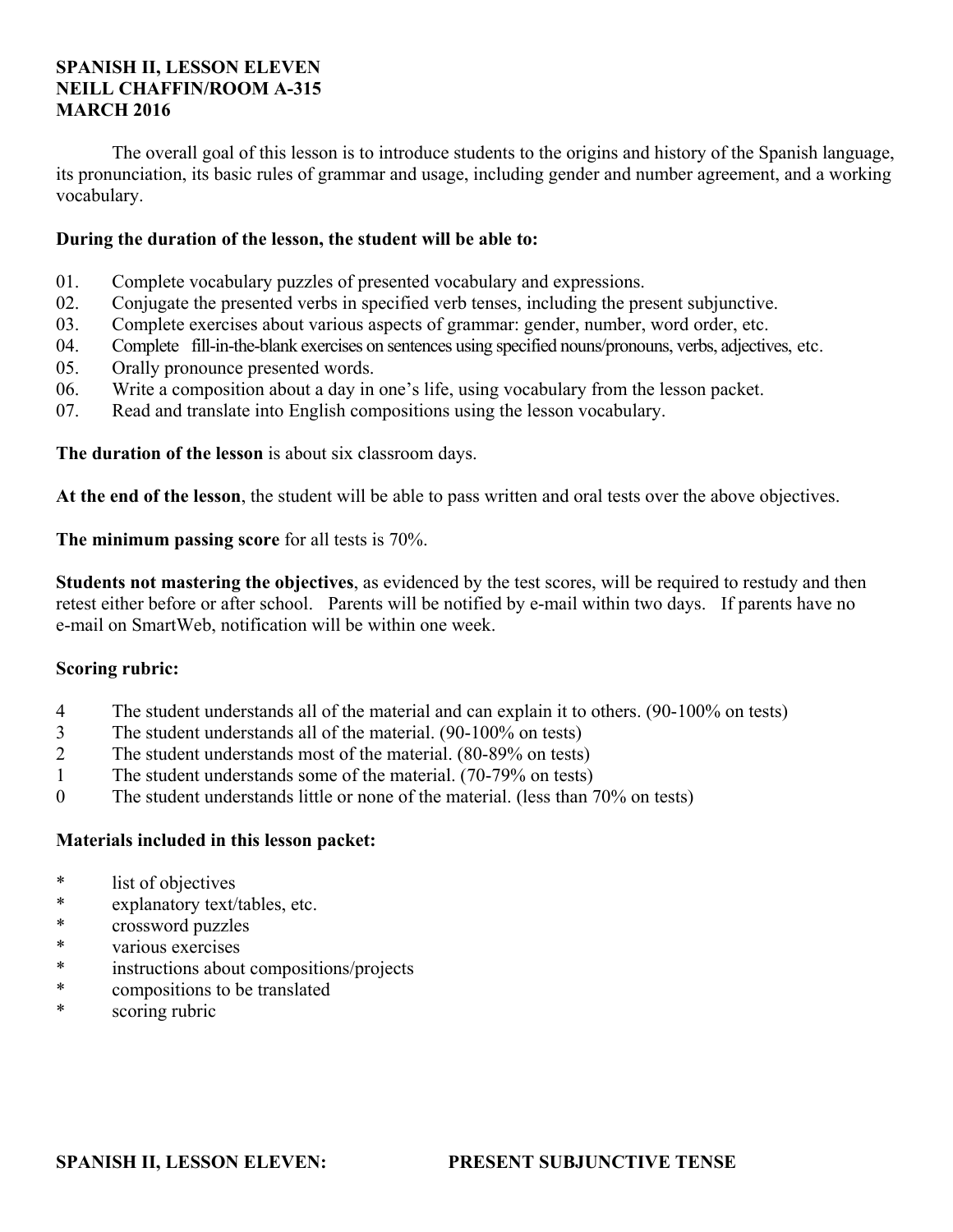So far, all the verb tenses you have studied have been in the **indicative mode**. Some of these tenses, however, all exist in what is called the **subjunctive mode**. You have had some exposure to this already in studying the formal imperative and negative familiar imperative. These are in the **present subjunctive.** The subjunctive mode exists in English, but it is not used as much as in Spanish. Following is an example of the subjunctive mode in English:

## **I insist that the carpenter does the job.**

You will see that this sentence consists of two parts. "I insist" is the main clause of the sentence, while "that the carpenter does the job" is a subordinate/dependent clause. The verbs "insist" and "does" are in the indicative mode. There is no influence or control exerted by "insist" on "does". It is simply a statement of knowledge. There is no question but that the carpenter does the job. Compare this with the next example.

## **I insist that the carpenter do the job.**

You will notice now that there is an influence or control exerted by "insist" on "do". In other words, I am demanding that the carpenter do the job, not merely indicating a knowledge thereof as in the first example. There is a doubt or uncertainty about whether or not it will happen. Notice that the verb "does" is now "do". That is an example of the subjunctive mode in English.

The **subjunctive mode** in Spanish is used when it is possible that the action I am speaking of either has not happened or may not happen. The subjunctive expresses **desire, demand, cause, volition, necessity, request**, etc. That is, it indicates **uncertainty and/or control.**

**Yo insisto en que el carpintero haga el trabajo.** (I insist that the carpenter do the work). *But, he might not!* **Yo quiero que el carpintero haga el trabajo.** (I want the carpenter to do the work). *But, I might not get what I want!* **Yo necesito que el carpintero haga el trabajo.** (I need for the carpenter to do the work). *But, I might not get what I need!* **Yo pido que el carpintero haga el trabajo.** (I ask that the carpenter do the work). *But, I might not get what I asked for!*

Notice that in all of the above examples, there is **uncertainty**. I do not know that the action in the subordinate clause will actually take place. These situations throw the verb in the subordinate clause into the subjunctive mode, making the verb in the clause "haga" instead of the indicative form "hace". Notice also that **there is a change of subject between the main clause and the subordinate clause.** This is essential for the use of the subjunctive mode. **If the subject of both the main and the subordinate clause is the same, then there can be no element of control or uncertainty, and the subjunctive will NOT be used.**

## **Yo quiero hacer el trabajo.**

(I want to do the work). *There is no element of control, even if I don't ever actually do the work!* **Yo necesito hacer el trabajo.** (I need to do the work). *There is no element of control, even if I don't ever actually do the work!* **Yo insisto en hacer el trabajo.**

(I insist on doing the work). *There is no element of control, even if I don't ever actually do the work!*

You will see that the verb is now in the **infinitive form**, rather than conjugated in the present subjunctive. Again, this is because **there is no change of subject and no controlling factor.**

## **Here is a summary of when the subjunctive is used:**

\* to express a formal command, either in the singular or in the plural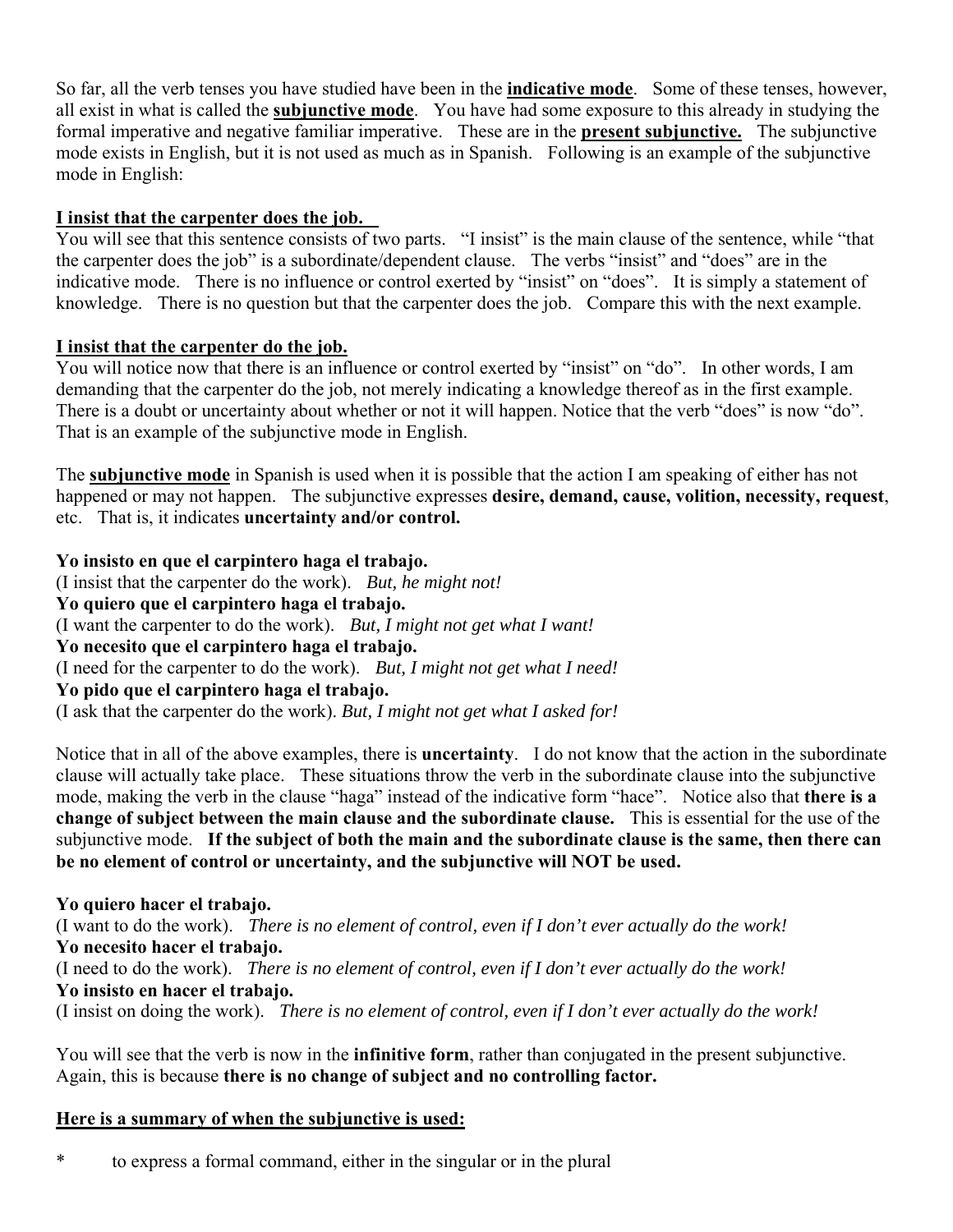- \* to express a negative familiar command, either singular (*tù*) or plural (*vosotros*)
- \* after a verb that expresses insistence, preference, request, wish, or suggestion, with a change of subject
- \* after a verb that expresses sorrow, hope, joy, fear, doubt, or other such emotion, with a change of subject
- \* after some expressions that show regret, importance, urgency, possibility, doubt, or necessity
- \* after some expressions of time, when the action is either indefinite or expected to take place in the future

These **impersonal expressions** usually trigger the subjunctive in the dependent clause: **es difìcil, es fàcil, es importante, es bueno, es preciso, es posible, es imposible, es probable, es raro, es làstima, es malo, es dudoso, no es cierto, es necesario, es urgente.** These **verbs** trigger the subjunctive: **dudar, creer, temer, alegrarse, esperar**. So do: **en caso de que, con tal que, a menos que, sin que, para que, a fin de que, quizà, acaso, tal vez, por màs que, por mucho que, antes de que, cuando, en cuanto, despuès de que, mientras, hasta que.** *These are listed and translated on the modifiers/expressions page.*

#### **Here are some more examples:**

**Quiero que mi hijo me envie ese libro nuevo.** *(envia)* I want my son to send me that new book. *(Hope)* **Es necesario que la profesora llegue màs temprano.** *(llega)* It is necessary for the teacher to arrive earlier. *(Necessity)* **El agente de la policìa verà a Juan tan pronto como èl llegue.** *(llega)* The police agent will see Juan as soon as he arrives. *(Urgency)* **No es cierto que tus primos vengan.** *(vienen)* It is not certain that your cousins will come. *(Doubt)* **Es importante que el abogado interrogue el cliente.** *(interroga)* It is importante that the lawyer interrogate (question) the cliente. *(Importance)* **Es verguenza que la señorita no se comporte mejor.** *(comporta)* It is a shame that the young lady doesn't behave better. *(Sorrow/shame)* **Me alegro que la prueba no ocurra esta mañana.** *(ocurre)* I am happy that the test is not this morning. *(Joy)* **Pedimos que la maestra no nos dè màs tarea.** *(da)* We ask that the teacher not give us more homework. *(Request)* **A mì no me gusta salir hasta que mi sobrina vuelva.** *(vuelve)* I don't want to leave until my niece returns. *(Expression of time/possible future action)*

*You can easily see that there is a change of subject from the main clause to the dependent clause. This is essential for the subjunctive to be used.*

## **Here are examples of the subjunctive used for commands:**

**No nos eches (tù) la pelota ahorita.** *(echas)* Don't throw us the ball right now. *(Negative familiar singular command)* **No hablèis vosotros durante el programa.** *(hablais)* Don't talk during the program. *(Negative familiar plural command)* **Sièntense Uds. en los asientos màs cerca al pasillo.** *(sientan)* Seat yourselves in the seats closest to the aisle. *(Formal command)* **No toque Ud. la guitarra en un entierro**. *(toca)* Don't play the guitar at a funeral. *(Formal command)* **How to form the subjunctive present:**

*In general*, **the subjunctive present is formed by reversing the AR/ER-IR inflectional endings**. It is characteristic of the subjunctive present that the first and third persons singular are identical. The ER/IR forms are the same. **There are numerous irregulars, as shown and explained** *further below* **on this page.**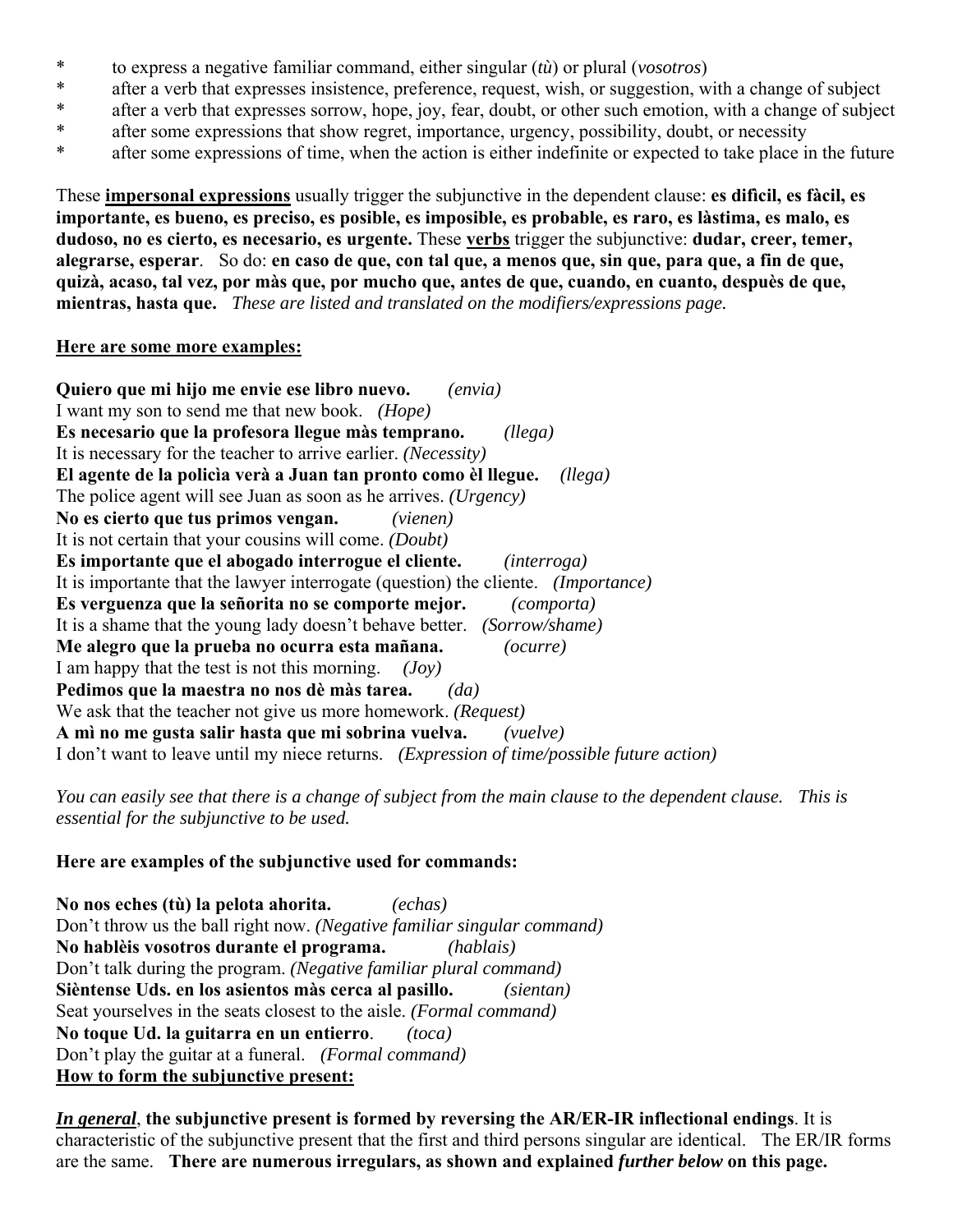| <b>Subject</b> | <u>agarrar</u> | comer   | asistir   | hablar      |
|----------------|----------------|---------|-----------|-------------|
| yo             | agarre         | coma    | asista    | hable       |
| tù             | agarres        | comas   | asistas   | hables      |
| Ud/èl/ella     | agarre         | coma    | asista    | hable       |
| nosotros-as    | agarremos      | comamos | asistamos | hablemos    |
| vosotros-as    | agarrèis       | comàis  | asistàis  | hablèis     |
| Uds/ellos-as   | agarren        | coman   | asistan   | hablen      |
|                |                |         |           |             |
| <b>Subject</b> | comprender     | creer   | subir     | encontrar   |
| yo             | comprenda      | crea    | suba      | encuentre   |
| tù             | comprendas     | creas   | subas     | encuentres  |
| Ud/èl/ella     | comprenda      | creas   | suba      | encuentre   |
| nosotros-as    | comprendamos   | creamos | subamos   | encontremos |
| vosotros-as    | comprendàis    | creais  | subàis    | encontrèis  |

As you can see in the above examples, the AR infinitives use ER/IR inflectional endings, and the ER/IR infinitives use AR inflectional endings. Infinitives that stem-change in the indicative present do so also in the subjunctive present. There are various irregulars, including those that change due to "c" or "g" before the inflectional endings, and also for infinitives that are irregular in the first person present indicative, as below:

| <b>Subject</b> | <u>llegar</u> | <u>decir</u> | <u>venir</u>     | <u>saber</u>            |
|----------------|---------------|--------------|------------------|-------------------------|
| yо             | llegue        | diga         | venga            | sepa                    |
| tù             | llegues       | digas        | vengas           | sepas                   |
| Ud/èl/ella     | llegue        | diga         | venga            | sepa                    |
| nosotros-as    | lleguemos     | digamos      | vengamos         | sepamos                 |
| vosotros-as    | lleguèis      | digàis       | vengàis          | sepàis                  |
| Uds/ellos-as   | lleguen       | digan        | vengan           | sepan                   |
| <b>Subject</b> | sacar         | <u>ser</u>   | conocer          | <u>servir</u>           |
| yo             | saque         | sea          | conozca          | sirva                   |
| tù             | saques        | seas         | conozcas         | sirvas                  |
| Ud/èl/ella     | saque         | sea          | conozca          | sirva                   |
| nosotros-as    | saquemos      | seamos       | conozcamos       | sirvamos                |
| vosotros-as    | saquèis       | seàis        | conozcàis        | sirvàis                 |
| Uds/ellos-as   | saquen        | sean         | conozcan         | sirvan                  |
| <b>Subject</b> | <u>oler</u>   | pensar       | <b>practicar</b> | $\underline{\text{ir}}$ |
| yo             | huela         | piense       | practique        | vaya                    |
| tù             | huelas        | pienses      | practiques       | vayas                   |
| Ud/èl/ella     | huela         | piense       | practique        | vaya                    |
| nosotros-as    | olamos        | pensemos     | practiquemos     | vayamos                 |
| vosotros-as    | olàis         | pensèis      | practiquèis      | vayàis                  |
| Uds/ellos-as   | huelan        | piensen      | practiquen       | vayan                   |

#### **SPANISH II, LESSON ELEVEN**

|  |  | <b>REVIEW VOCABULARY, NOUNS</b> |
|--|--|---------------------------------|
|--|--|---------------------------------|

| el aeropuerto | el documento   | el fondo            | el pasajero               |
|---------------|----------------|---------------------|---------------------------|
| el/la agente  | la lìnea aèrea | la ciudad           | el\la asistente de cabina |
| la pantalla   | el vuelo       | la cabina           | la màscara de oxigeno     |
| la terminal   | el avión       | la torre de control | el control de seguridad   |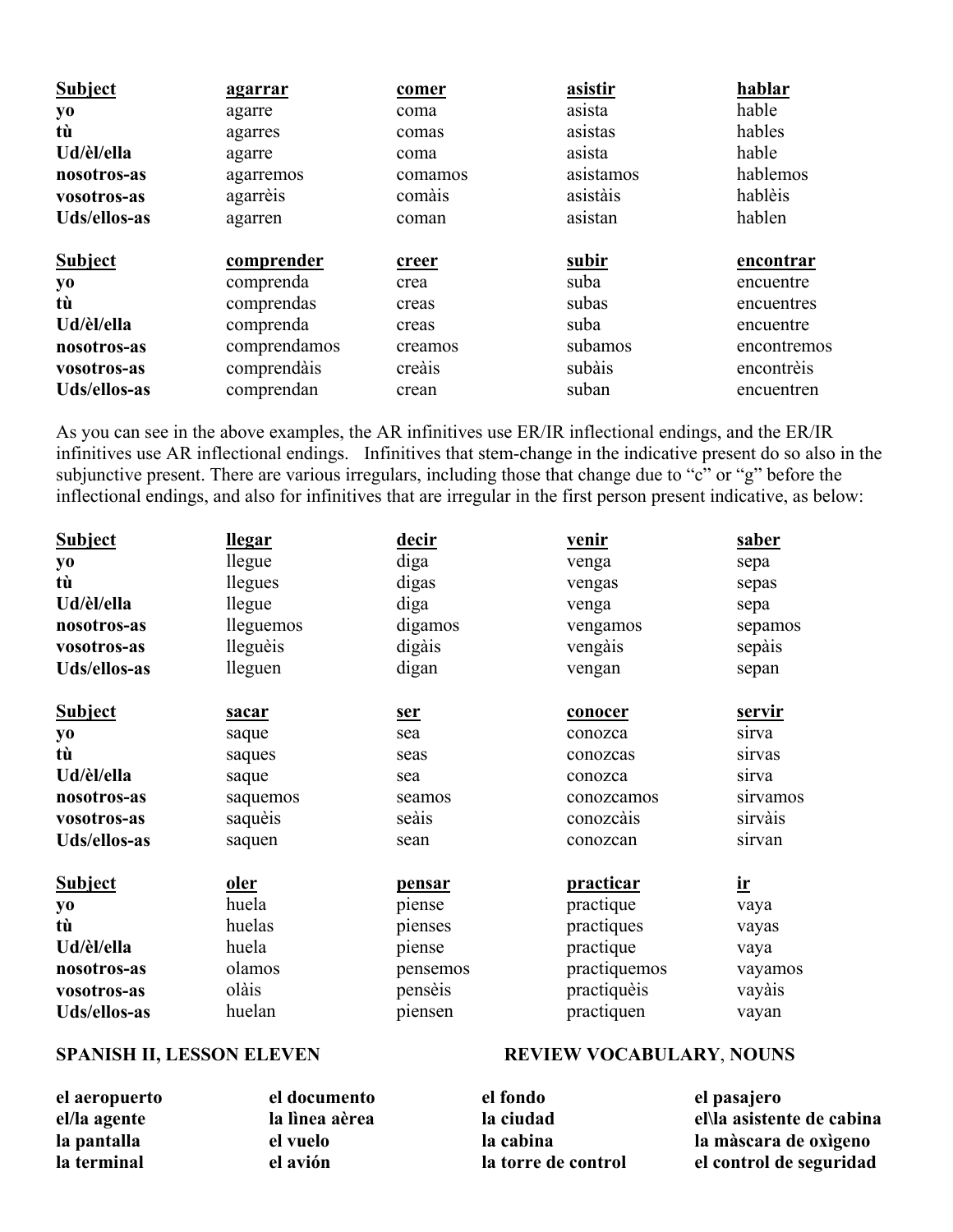**el pasaporte la fila (cola) el destino la salida el equipaje la maletera el/la taxista la tarjeta de embarque la tarjeta de abordar el pasabordo el mostrador el viaje el boleto electrónico el nùmero del asiento el taxi la maleta el vuelo nacional el vuelo internacional la hora de salida el nùmero del vuelo el nombre del pasajero la mochila el dibujo la frase la fotografìa la puerta de salida el compartimiento el despegue el aterrizaje el cinturón de seguridad el pasillo el servicio** airport agent screen terminal document airline flight airplane background city cabin control tower passenger steward/stewardess oxygen mask security control passport line destination exit/departure

luggage/baggage trunk (car) taxi driver boarding pass boarding pass boarding pass counter journey/trip electronic ticket seat number taxi suitcase national/domestic flight international flight time of departure flight number passenger name backpack drawing/illustration sentence/phrase photograph exit door compartment lift-off/take-off landing seat belt aisle restroom/toilet

**la ventanilla el retraso/la demora la señal de no fumar la càmara digital la playa la selva la montaña el pico el rìo el lago el ocèano el autobùs la tele/televisión la tarjeta telefónica la tarifa la tarjeta de crèdito el tiempo la tempestad la turbulencia las nàuseas el miedo el aterrizaje violento las vacaciones la vida la tensión/el estrès el tapón el/la socorrista el boleto de ida y regreso la sala de espera la tabla el trànsito/tràfico el sitio Web el/la turista el impuesto la parada el sitio de estacionar la velocidad màxima la escalera el precio la pista el paisaje el mar el lavabo/lavamanos la rueda de recambio el volante la calle de sentido ùnico las afueras/los suburbios el mòvil/el celular** window delay no-smoking sign digital camera

beach forest/jungle mountain peak (mountain) river lake ocean bus television telephone card fare/price credit card weather storm turbulence nausea fear crash vacation life tension/stress traffic jam paramedic round-trip ticket waiting room board/chart/table traffic web site tourist tax/duty stop/station parking space maximum speed stairs/stairway price runway scenery/landscape sea sink(wash-basin) spare tire steering wheel one-way street outskirts/suburbs cell phone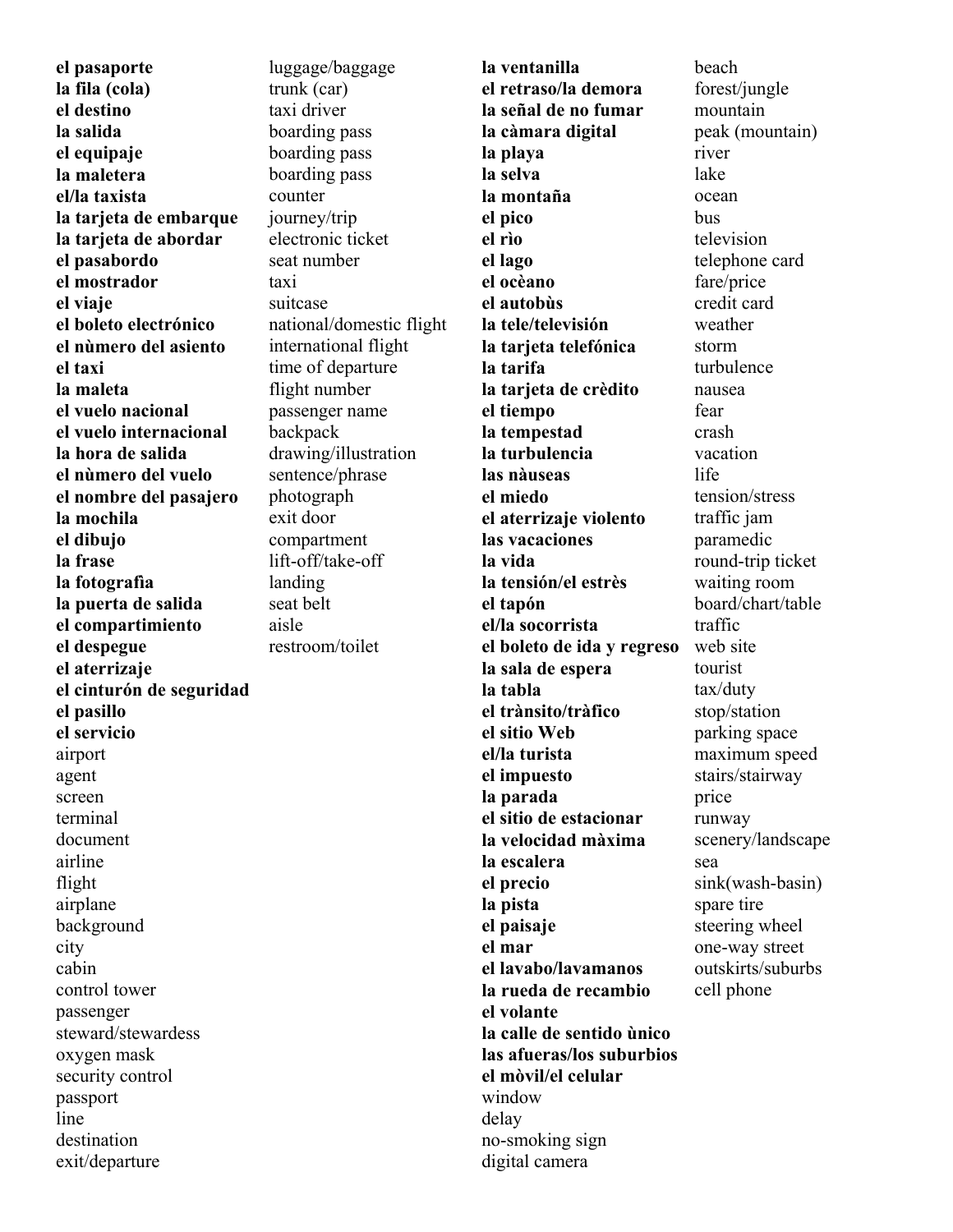#### **SPANISH II. LESSON ELEVEN REVIEW VOCABULARY, MODIFIERS/EXPRESSIONS**

**es dificil es facil la hora de salida/embarque abordo es importante superior/inferior cada es bueno de mano abrochado hasta que mismo ya es preciso ¿cuànto? ùnico hasta desde a tiempo antes de después de es posible temprano cerca de lejos de es imposible dentro de poco luego con permiso es probable de vez en cuando para ¿cuàndo? propio algo es raro ¡qué sorpresa! ¿por qué? ¡qué suerte! ¿còmo està? ¿còmo es? mientras es làstima sin ¿quién? ¿adònde? ¿dònde? ¿de dònde?**

It is difficult it is easy departure/boarding time aboard/on board it is important upper/lower each it is good hand/by hand fastened until same now it is necessary how much? sole/unique/only until/up to/as far from/since on time before after it is possible early near/around far from it is impossible soon/shortly later/then excuse me it is likely/probable from time to time for/in order to when? own something it is rare what a surprise! why? how lucky! how is? how is? while it is a pity without who? to where? where? from where?

**aunque lleno despuès de que ahora mismo ¡vamos ya! ¡oye! en cuanto antiguo cuando hay antes de que por mucho que nevado por màs que como tal vez hacer cola/fila a caso inhòspita quizà aislado àrido a lo largo claro que sì/claro que a fin de que para que al oeste/norte/sur/este hay que a veces cubierto sin que a menos que a tiempo a pesar de si con tal de que en caso de que es urgente es necesario varios no es cierto favorito ¿cuàl? es dudoso ¿qué? abajo ¿a qué hora? es malo**

even though/although full/filled after right now let's go now! listen! as soon as antique/old/ancient when there is/are before no matter how snowy no matter how much like/as perhaps/maybe get in line/make a line perhaps inhospitable perhaps/maybe isolated/remote arid/dry for the most part/largely clearly/of course so that/in order that so that/in order that to the west/north/south/east there is to/it's necessary to at times covered unless unless on time in spite of/despite if provided that in case that/of it is urgent it is necessary various/several it is not certain/sure favorite which? it is doubtful what? below at what time? it is bad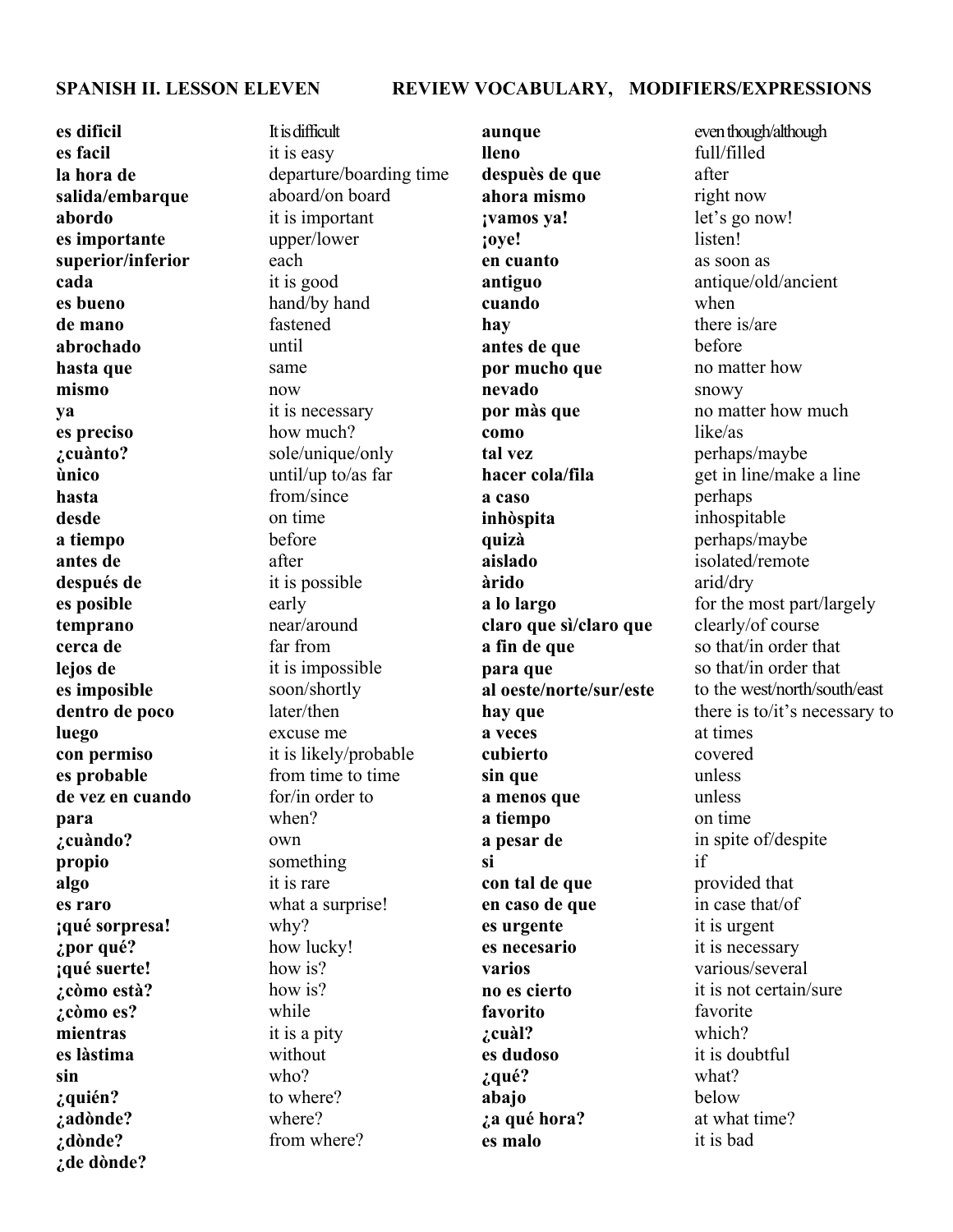# SPANISH II, LESSON ELEVEN REVIEW VOCABULARY, INFINITIVES

| (take off, as of an airplane) | <b>COMER</b>                                                                                                                                                                                                                                                                                                                                                                                                                                                                                                                                                                                                                                                              | (eat)                                                                                                                                                                                                                                                                                                                                                                                                                                                                                                                                             |
|-------------------------------|---------------------------------------------------------------------------------------------------------------------------------------------------------------------------------------------------------------------------------------------------------------------------------------------------------------------------------------------------------------------------------------------------------------------------------------------------------------------------------------------------------------------------------------------------------------------------------------------------------------------------------------------------------------------------|---------------------------------------------------------------------------------------------------------------------------------------------------------------------------------------------------------------------------------------------------------------------------------------------------------------------------------------------------------------------------------------------------------------------------------------------------------------------------------------------------------------------------------------------------|
| (check, look over, examine)   | <b>MIRAR</b>                                                                                                                                                                                                                                                                                                                                                                                                                                                                                                                                                                                                                                                              | (watch, look at)                                                                                                                                                                                                                                                                                                                                                                                                                                                                                                                                  |
| (take)                        | <b>VIVIR</b>                                                                                                                                                                                                                                                                                                                                                                                                                                                                                                                                                                                                                                                              | (live)                                                                                                                                                                                                                                                                                                                                                                                                                                                                                                                                            |
|                               | CAER(SE)                                                                                                                                                                                                                                                                                                                                                                                                                                                                                                                                                                                                                                                                  | (fall, fall down)                                                                                                                                                                                                                                                                                                                                                                                                                                                                                                                                 |
|                               | <b>LEER</b>                                                                                                                                                                                                                                                                                                                                                                                                                                                                                                                                                                                                                                                               | (read)                                                                                                                                                                                                                                                                                                                                                                                                                                                                                                                                            |
|                               |                                                                                                                                                                                                                                                                                                                                                                                                                                                                                                                                                                                                                                                                           |                                                                                                                                                                                                                                                                                                                                                                                                                                                                                                                                                   |
|                               |                                                                                                                                                                                                                                                                                                                                                                                                                                                                                                                                                                                                                                                                           | (return, go back)                                                                                                                                                                                                                                                                                                                                                                                                                                                                                                                                 |
|                               | <b>VISITAR</b>                                                                                                                                                                                                                                                                                                                                                                                                                                                                                                                                                                                                                                                            | (visit)                                                                                                                                                                                                                                                                                                                                                                                                                                                                                                                                           |
|                               | <b>VIAJAR</b>                                                                                                                                                                                                                                                                                                                                                                                                                                                                                                                                                                                                                                                             | (journey, take a trip)                                                                                                                                                                                                                                                                                                                                                                                                                                                                                                                            |
|                               |                                                                                                                                                                                                                                                                                                                                                                                                                                                                                                                                                                                                                                                                           | (learn)                                                                                                                                                                                                                                                                                                                                                                                                                                                                                                                                           |
|                               |                                                                                                                                                                                                                                                                                                                                                                                                                                                                                                                                                                                                                                                                           | (study)                                                                                                                                                                                                                                                                                                                                                                                                                                                                                                                                           |
|                               |                                                                                                                                                                                                                                                                                                                                                                                                                                                                                                                                                                                                                                                                           | (play, as a game)                                                                                                                                                                                                                                                                                                                                                                                                                                                                                                                                 |
|                               |                                                                                                                                                                                                                                                                                                                                                                                                                                                                                                                                                                                                                                                                           | (run)                                                                                                                                                                                                                                                                                                                                                                                                                                                                                                                                             |
|                               |                                                                                                                                                                                                                                                                                                                                                                                                                                                                                                                                                                                                                                                                           | (rob)                                                                                                                                                                                                                                                                                                                                                                                                                                                                                                                                             |
|                               |                                                                                                                                                                                                                                                                                                                                                                                                                                                                                                                                                                                                                                                                           | (throw, give)                                                                                                                                                                                                                                                                                                                                                                                                                                                                                                                                     |
|                               |                                                                                                                                                                                                                                                                                                                                                                                                                                                                                                                                                                                                                                                                           | (cut)                                                                                                                                                                                                                                                                                                                                                                                                                                                                                                                                             |
|                               |                                                                                                                                                                                                                                                                                                                                                                                                                                                                                                                                                                                                                                                                           | (announce)                                                                                                                                                                                                                                                                                                                                                                                                                                                                                                                                        |
|                               |                                                                                                                                                                                                                                                                                                                                                                                                                                                                                                                                                                                                                                                                           | (lose, miss)                                                                                                                                                                                                                                                                                                                                                                                                                                                                                                                                      |
|                               |                                                                                                                                                                                                                                                                                                                                                                                                                                                                                                                                                                                                                                                                           | (think)                                                                                                                                                                                                                                                                                                                                                                                                                                                                                                                                           |
|                               |                                                                                                                                                                                                                                                                                                                                                                                                                                                                                                                                                                                                                                                                           | (fly over)                                                                                                                                                                                                                                                                                                                                                                                                                                                                                                                                        |
|                               |                                                                                                                                                                                                                                                                                                                                                                                                                                                                                                                                                                                                                                                                           | (wish, want)                                                                                                                                                                                                                                                                                                                                                                                                                                                                                                                                      |
|                               |                                                                                                                                                                                                                                                                                                                                                                                                                                                                                                                                                                                                                                                                           | (teach)                                                                                                                                                                                                                                                                                                                                                                                                                                                                                                                                           |
|                               |                                                                                                                                                                                                                                                                                                                                                                                                                                                                                                                                                                                                                                                                           | (drink)                                                                                                                                                                                                                                                                                                                                                                                                                                                                                                                                           |
|                               |                                                                                                                                                                                                                                                                                                                                                                                                                                                                                                                                                                                                                                                                           | (buy)                                                                                                                                                                                                                                                                                                                                                                                                                                                                                                                                             |
|                               |                                                                                                                                                                                                                                                                                                                                                                                                                                                                                                                                                                                                                                                                           | (know, as of a person)                                                                                                                                                                                                                                                                                                                                                                                                                                                                                                                            |
|                               |                                                                                                                                                                                                                                                                                                                                                                                                                                                                                                                                                                                                                                                                           | (know)                                                                                                                                                                                                                                                                                                                                                                                                                                                                                                                                            |
|                               |                                                                                                                                                                                                                                                                                                                                                                                                                                                                                                                                                                                                                                                                           | (skate)                                                                                                                                                                                                                                                                                                                                                                                                                                                                                                                                           |
|                               |                                                                                                                                                                                                                                                                                                                                                                                                                                                                                                                                                                                                                                                                           | (write)                                                                                                                                                                                                                                                                                                                                                                                                                                                                                                                                           |
|                               |                                                                                                                                                                                                                                                                                                                                                                                                                                                                                                                                                                                                                                                                           |                                                                                                                                                                                                                                                                                                                                                                                                                                                                                                                                                   |
|                               |                                                                                                                                                                                                                                                                                                                                                                                                                                                                                                                                                                                                                                                                           |                                                                                                                                                                                                                                                                                                                                                                                                                                                                                                                                                   |
|                               |                                                                                                                                                                                                                                                                                                                                                                                                                                                                                                                                                                                                                                                                           |                                                                                                                                                                                                                                                                                                                                                                                                                                                                                                                                                   |
|                               |                                                                                                                                                                                                                                                                                                                                                                                                                                                                                                                                                                                                                                                                           | (doubt)                                                                                                                                                                                                                                                                                                                                                                                                                                                                                                                                           |
|                               |                                                                                                                                                                                                                                                                                                                                                                                                                                                                                                                                                                                                                                                                           | (believe)                                                                                                                                                                                                                                                                                                                                                                                                                                                                                                                                         |
|                               |                                                                                                                                                                                                                                                                                                                                                                                                                                                                                                                                                                                                                                                                           | (fear)                                                                                                                                                                                                                                                                                                                                                                                                                                                                                                                                            |
|                               |                                                                                                                                                                                                                                                                                                                                                                                                                                                                                                                                                                                                                                                                           |                                                                                                                                                                                                                                                                                                                                                                                                                                                                                                                                                   |
|                               |                                                                                                                                                                                                                                                                                                                                                                                                                                                                                                                                                                                                                                                                           |                                                                                                                                                                                                                                                                                                                                                                                                                                                                                                                                                   |
|                               |                                                                                                                                                                                                                                                                                                                                                                                                                                                                                                                                                                                                                                                                           | (hope, wait for)                                                                                                                                                                                                                                                                                                                                                                                                                                                                                                                                  |
|                               |                                                                                                                                                                                                                                                                                                                                                                                                                                                                                                                                                                                                                                                                           |                                                                                                                                                                                                                                                                                                                                                                                                                                                                                                                                                   |
|                               |                                                                                                                                                                                                                                                                                                                                                                                                                                                                                                                                                                                                                                                                           |                                                                                                                                                                                                                                                                                                                                                                                                                                                                                                                                                   |
|                               |                                                                                                                                                                                                                                                                                                                                                                                                                                                                                                                                                                                                                                                                           |                                                                                                                                                                                                                                                                                                                                                                                                                                                                                                                                                   |
|                               |                                                                                                                                                                                                                                                                                                                                                                                                                                                                                                                                                                                                                                                                           |                                                                                                                                                                                                                                                                                                                                                                                                                                                                                                                                                   |
|                               |                                                                                                                                                                                                                                                                                                                                                                                                                                                                                                                                                                                                                                                                           |                                                                                                                                                                                                                                                                                                                                                                                                                                                                                                                                                   |
|                               |                                                                                                                                                                                                                                                                                                                                                                                                                                                                                                                                                                                                                                                                           |                                                                                                                                                                                                                                                                                                                                                                                                                                                                                                                                                   |
|                               |                                                                                                                                                                                                                                                                                                                                                                                                                                                                                                                                                                                                                                                                           |                                                                                                                                                                                                                                                                                                                                                                                                                                                                                                                                                   |
|                               |                                                                                                                                                                                                                                                                                                                                                                                                                                                                                                                                                                                                                                                                           |                                                                                                                                                                                                                                                                                                                                                                                                                                                                                                                                                   |
|                               |                                                                                                                                                                                                                                                                                                                                                                                                                                                                                                                                                                                                                                                                           |                                                                                                                                                                                                                                                                                                                                                                                                                                                                                                                                                   |
|                               |                                                                                                                                                                                                                                                                                                                                                                                                                                                                                                                                                                                                                                                                           |                                                                                                                                                                                                                                                                                                                                                                                                                                                                                                                                                   |
|                               |                                                                                                                                                                                                                                                                                                                                                                                                                                                                                                                                                                                                                                                                           |                                                                                                                                                                                                                                                                                                                                                                                                                                                                                                                                                   |
|                               |                                                                                                                                                                                                                                                                                                                                                                                                                                                                                                                                                                                                                                                                           |                                                                                                                                                                                                                                                                                                                                                                                                                                                                                                                                                   |
|                               | (see)<br>(serve)<br>(need)<br>(have)<br>(be)<br>(be)<br>(pass)<br>(wait, hope for)<br>(be able, can)<br>(demonstrate)<br>(use)<br>(go)<br>(do, make, pack)<br>(leave)<br>(put, place)<br>(help, aid, assist)<br>(carry, take)<br>(check)<br>(imagine)<br>(call)<br>(arrive)<br>(open)<br>(sit down, be seated)<br>(give)<br>(look for)<br>(talk)<br>(get down, get out of)<br>(fly)<br>(land)<br>(wear, carry)<br>(prepare)<br>(answer)<br>(ask, question)<br>(begin)<br>(show)<br>(embark, board, get on)<br>(board, get on, embark)<br>(fasten)<br>(stick, adhere)<br>(smoke)<br>(deplane, get off)<br>(like, be pleased by)<br>(come)<br>(hear)<br>(listen, listen to) | VOLVER(SE) (return, go back)<br><b>REGRESAR</b><br><b>APRENDER</b><br><b>ESTUDIAR</b><br><b>JUGAR</b><br><b>CORRER</b><br><b>ROBAR</b><br><b>LANZAR</b><br><b>CORTAR</b><br><b>ANUNCIAR</b><br><b>PERDER</b><br><b>PENSAR</b><br><b>SOBREVOLAR</b><br><b>QUERER</b><br><b>ENSENAR</b><br><b>BEBER</b><br><b>COMPRAR</b><br><b>CONOCER</b><br><b>SABER</b><br><b>PATINAR</b><br><b>ESCRIBIR</b><br>These infinitives often trigger the subjunctive:<br><b>DUDAR</b><br><b>CREER</b><br><b>TEMER</b><br>ALEGRARSE (be happy that)<br><b>ESPERAR</b> |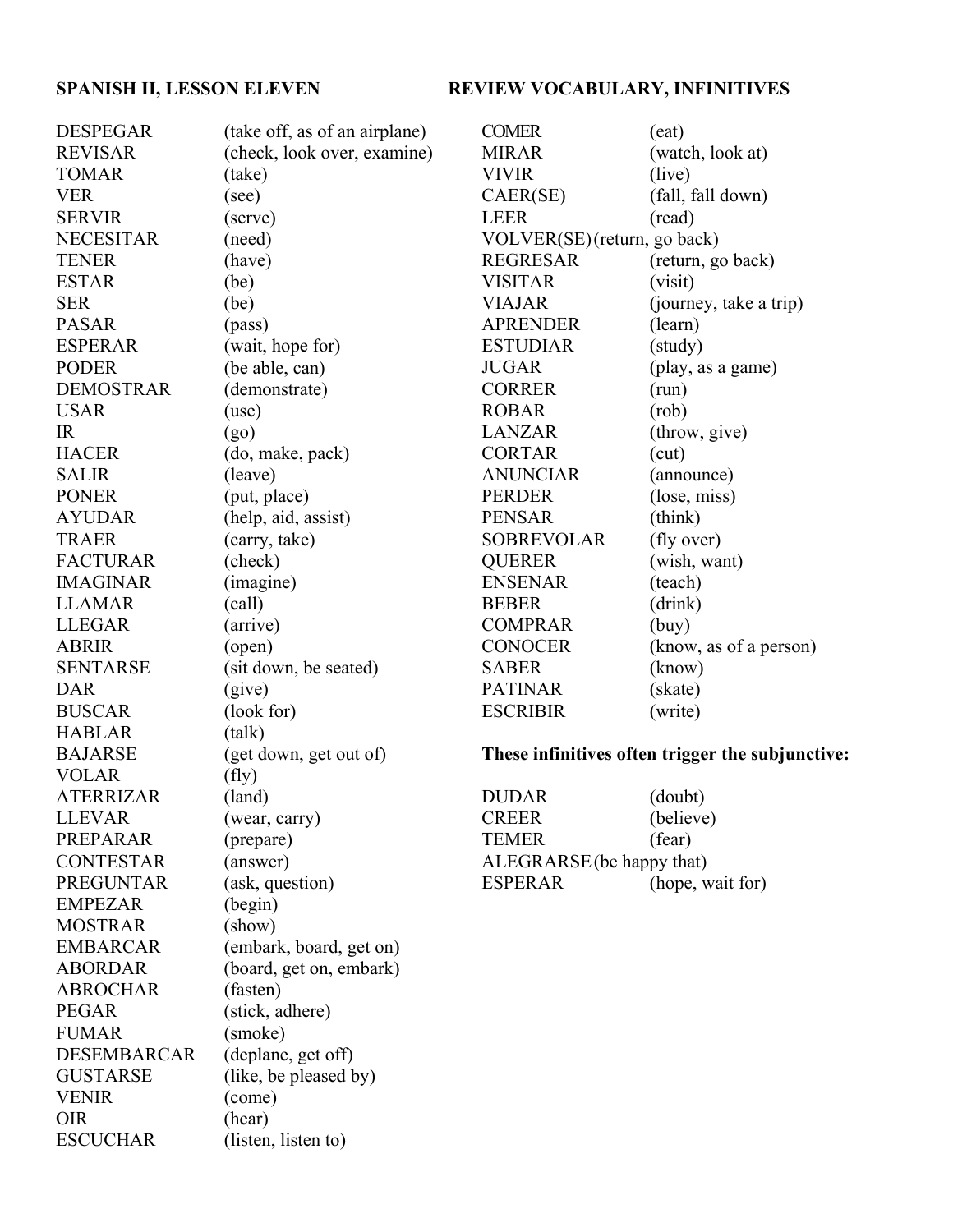## **SPANISH II, LESSON ELEVEN** SUBJECT/VERB AGREEMENT

*Directions: Write the correct verb form for each tense; then translate in the indicated (\*) tense:*

| 01. El asistente de cabina            | $translate(*)$ | 05. Los taxistas (esperar)              |
|---------------------------------------|----------------|-----------------------------------------|
| (ayudar)                              |                | present                                 |
|                                       |                |                                         |
| preterite                             |                |                                         |
|                                       |                | future                                  |
|                                       |                |                                         |
|                                       |                | present prog.                           |
| present prog.                         |                | $\frac{1}{2}$ present perf.             |
| present perf.                         |                | preterite perf.                         |
|                                       |                |                                         |
|                                       |                | present subj.                           |
| present subj.                         |                |                                         |
|                                       |                |                                         |
| 02. Nosotros (llegar)                 |                | 06. El control de seguridad<br>(buscar) |
| present                               |                |                                         |
| preterite                             |                |                                         |
| $\frac{1}{\text{imperfect}}$          |                |                                         |
|                                       |                |                                         |
|                                       |                |                                         |
|                                       |                |                                         |
| present prog.                         |                | present prog.                           |
| present perf.                         |                | present perf.                           |
| preterite perf.                       |                | preterite perf.                         |
|                                       |                |                                         |
| present subj.                         |                | present subj.                           |
| $translate(*)$                        |                |                                         |
| 03. El turista (desembarcar)          |                | 07. El vuelo (empezar)                  |
| present                               |                |                                         |
|                                       |                |                                         |
| imperfect                             |                |                                         |
|                                       |                |                                         |
| conditional <u>example</u>            |                |                                         |
| present prog.                         |                | present prog.                           |
| present perf.                         |                | present perf.                           |
| preterite perf.                       |                | preterite perf.                         |
|                                       |                |                                         |
|                                       |                | present subj.                           |
|                                       |                | $\text{translate}$ (*)                  |
| 04.<br>Tù (escuchar)                  |                | 08.<br>Los agentes (facturar)           |
|                                       |                |                                         |
|                                       |                | preterite                               |
| $\frac{1}{2}$ imperfect $\frac{1}{2}$ |                |                                         |
|                                       |                |                                         |
| conditional                           |                |                                         |
| present prog.                         |                | present prog.                           |
| present perf.                         |                |                                         |
| preterite perf.                       |                | present perf.                           |
|                                       |                | preterite perf.                         |
| present subj.                         |                | present subj.                           |
|                                       |                |                                         |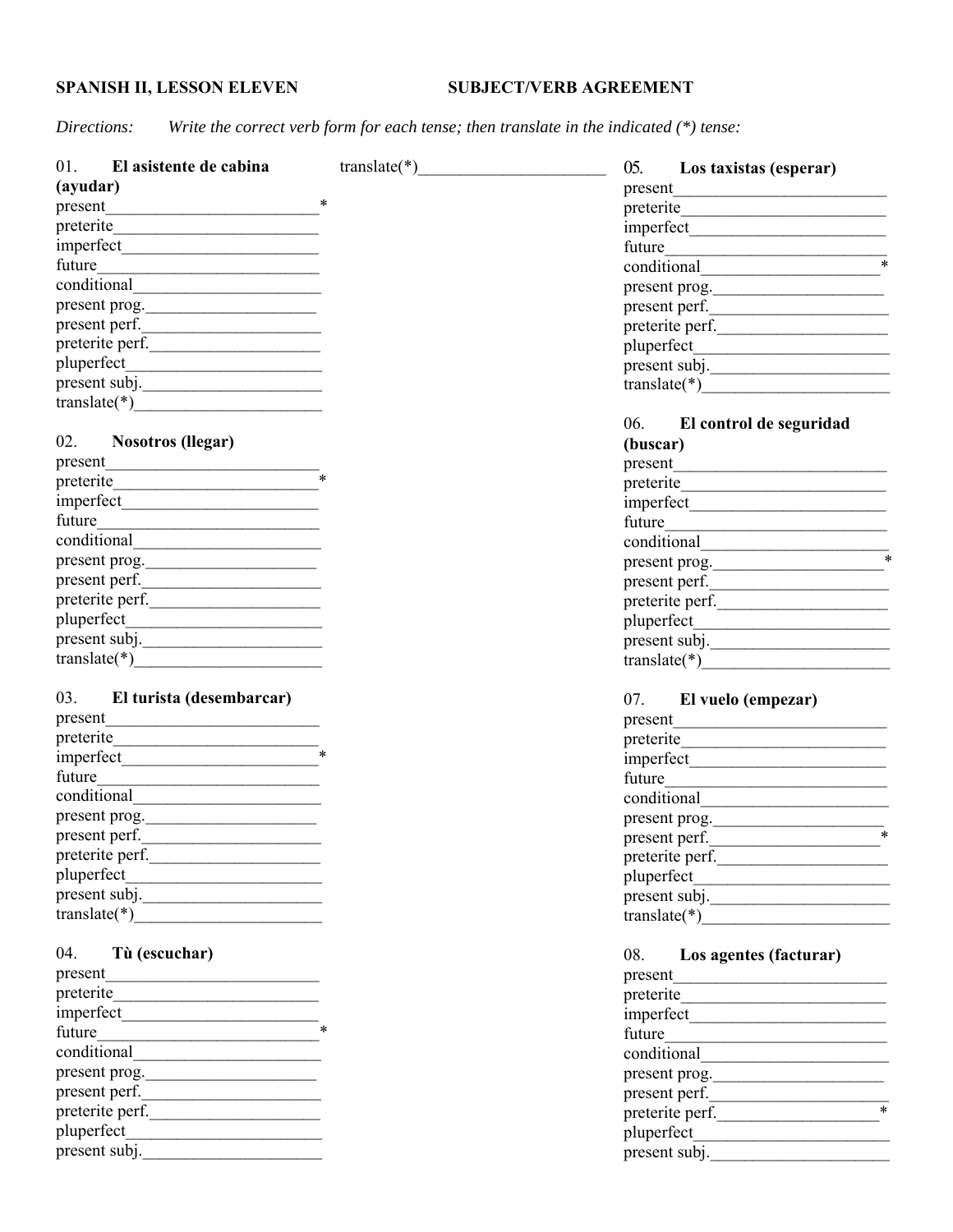#### translate(\*)\_\_\_\_\_\_\_\_\_\_\_\_\_\_\_\_\_\_\_\_\_\_ 09. **El aviòn (aterrizar)**

| present         |
|-----------------|
| preterite       |
| imperfect       |
| future          |
| conditional     |
| present prog.   |
| present perf.   |
| preterite perf. |
| pluperfect      |
| present subj.   |
| translate $(*)$ |

## 10. **Èl (comer)**

| present         |   |
|-----------------|---|
| preterite       |   |
| imperfect       |   |
| future          |   |
| conditional     |   |
| present prog.   |   |
| present perf.   |   |
| preterite perf. |   |
| pluperfect      |   |
| present subj.   | * |
| translate(*     |   |

#### 11. **Los porteros (llevar)**

| present         |
|-----------------|
| preterite       |
| imperfect       |
| future          |
| conditional     |
| present prog.   |
| present perf.   |
| preterite perf. |
| pluperfect      |
| present subj.   |
| translate(*)    |

#### 12. **El altovoz (anunciar)**

| present         |  |  |
|-----------------|--|--|
| preterite       |  |  |
| imperfect       |  |  |
| future          |  |  |
| conditional     |  |  |
| present prog.   |  |  |
| present perf.   |  |  |
| preterite perf. |  |  |
| pluperfect      |  |  |
| present subj.   |  |  |
| translate(*     |  |  |

#### **SPANISH II, LESSON ELEVEN PRESENT SUBJUNCTIVE TENSE**

*Directions: Fill in the correct form of the present subjunctive tense. Then translate the sentence.*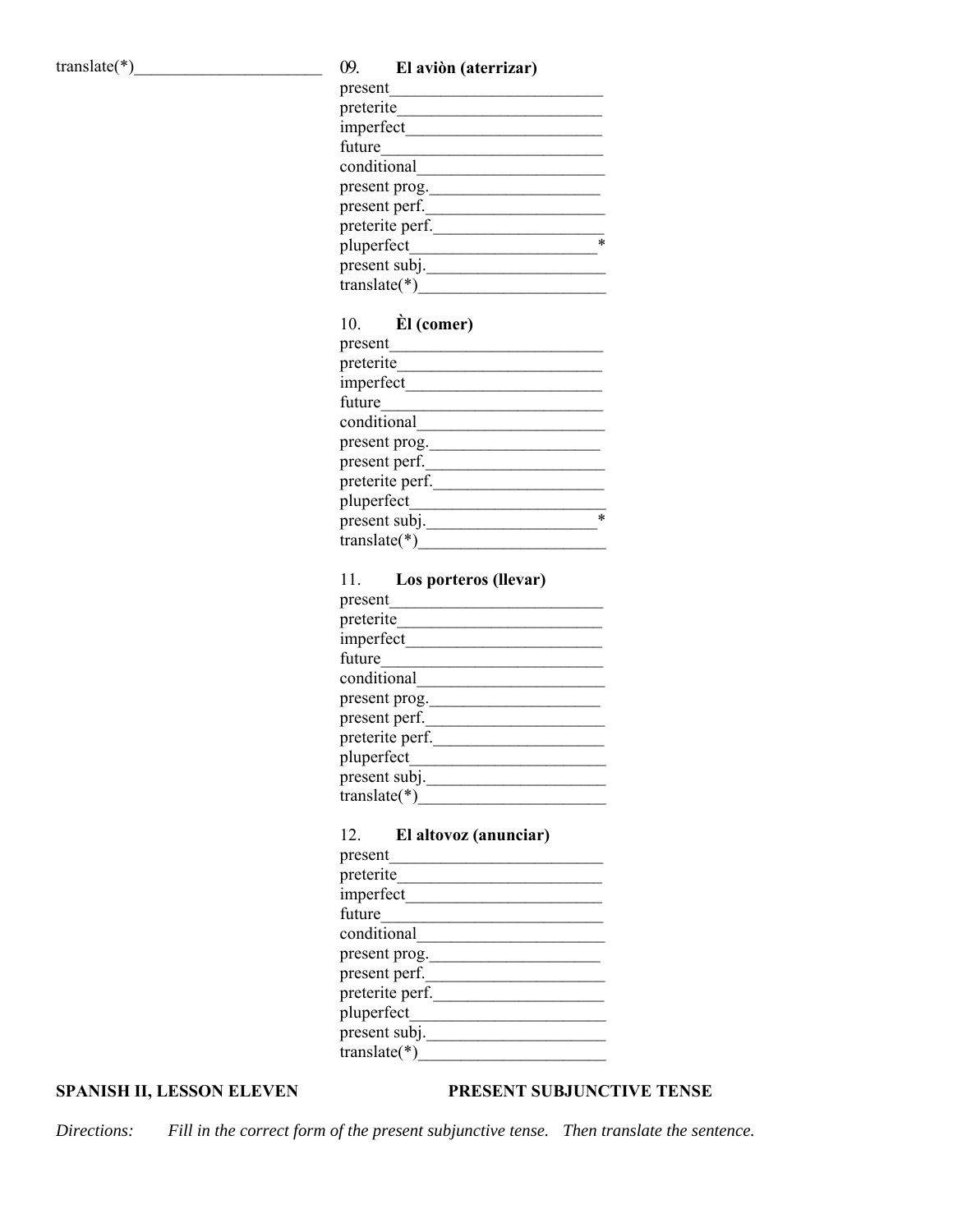| 01.               | Mis amigos buscan una pelicula que ___________(ser) interesante.                              |
|-------------------|-----------------------------------------------------------------------------------------------|
|                   | Quizà que mi hijo ___________(salir) a California pasada mañana.                              |
| 03.               | Nos quedamos aquì hasta que el taxi (volver).                                                 |
| 04.               | Es importante que los estudiantes _______________(estudiar) para la prueba.                   |
| 05.               | Hay mucho trabajo que hacer, y yo prefiero que esos hombres hàbiles lo __________<br>(hacer). |
| 06.               | Tan pronto como yo ____________(ver) a Mariela, le darè este regalo a ella.                   |
| 07.               | Tenemos mucha tarea que hacer, pero no hay nadie que ________________(poder) hacerla.         |
| 08.               | Las maestras de la escuela no creen que los estudiantes<br>(comprender) las lecciones.        |
| 09.               | No estamos seguros de que ella<br>(llegar) a tiempo.                                          |
| 10.               | La escuela necesita una secreteria que (hablar) el español.                                   |
| 11.               | Es dudoso que el gato gordo y perezoso (agarrar) los ratoncitos en la casa.                   |
| 12.               | El vendedor les aconsejò a ellos que no ____________________(comer) los pulpos fritos.        |
| 13.               | Vàmonos antes de que<br>(llover).                                                             |
| 14.               | ¿Hay alguien aquì que ______________(reparar) los relojes?                                    |
| 15.               | Me alegro que mi primo (venir) mañana por la mañana.                                          |
| 16.               | (trabajar) màs.                                                                               |
| 17.               | $\overline{\text{(estudiar)}}$ .<br>Yo les digo a mis estudiantes que                         |
| 18.               | Es trabajo importante, y es importante que ellos lo ____________________________<br>(hacer).  |
| 19.               | (preparar) las lecciones cuidadosamente.<br>Es malo que el maestro no                         |
| $\overline{20}$ . | Tengo miedo de que el viento ____________(destruir) los àrboles.                              |
| $\overline{21}$ . | Es mejor que ella ______________________(caminar) a la escuela.                               |
| 22.               | Temo que el carpintero torpe (caerse) del techo.                                              |
| 23.               | (ayudar) con el trabajo.<br>Nos vamos a menos que los otros nos                               |
| 24.               | (rogar), no voy a cambiar la tarea.<br>Por màs que Uds. me                                    |
| 25.               | (tratar), no va a tener el èxito.                                                             |

02.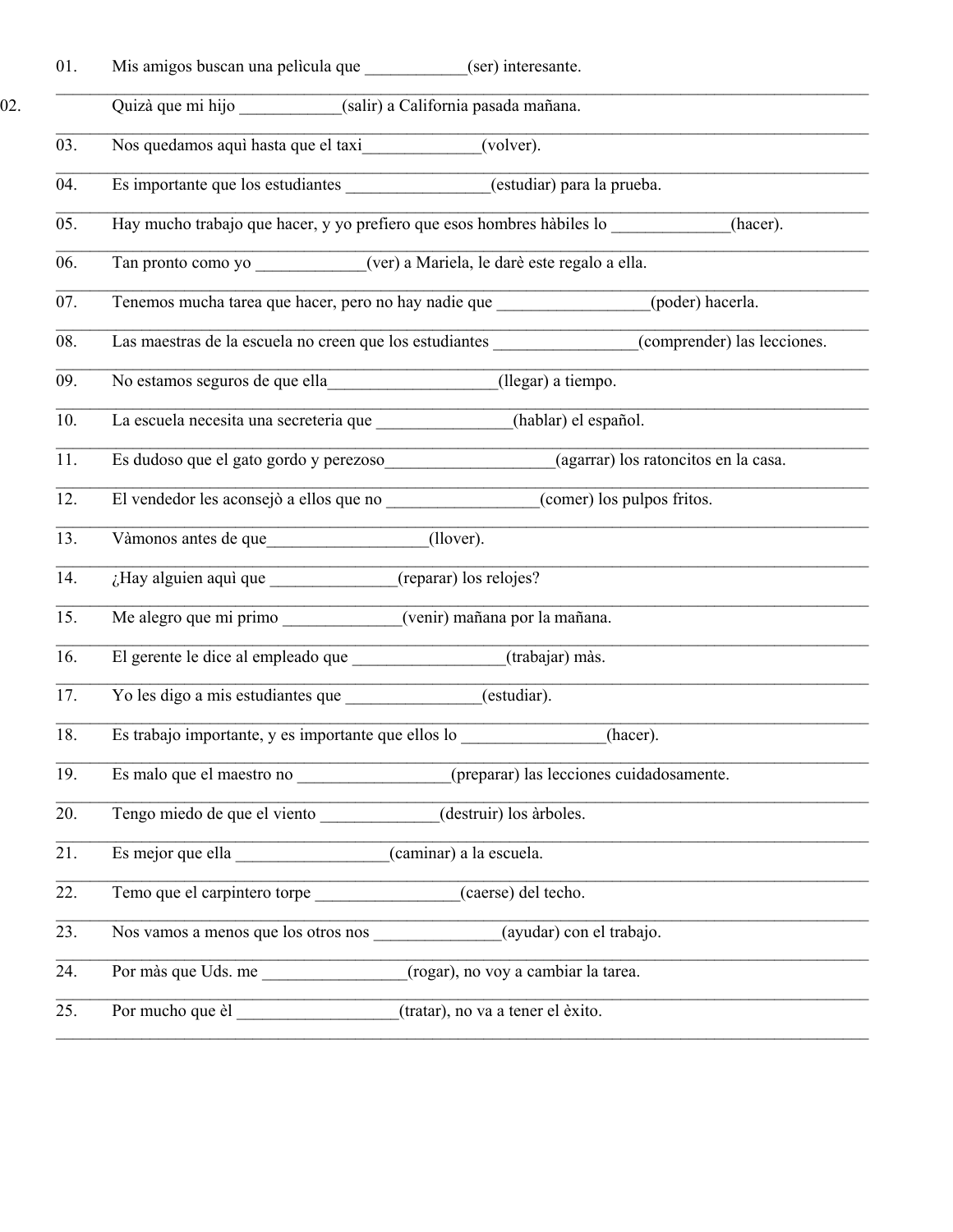#### **SPANISH II, LESSON ELEVEN GENDER/NUMBER AGREEMENT**

*Directions: Write the correct gender/number ending in the blank. Then translate the phrase.*

| 01. | Unos precios alt                 | 12. | El lavabo llen            | 23. | Las montañas nevad      |
|-----|----------------------------------|-----|---------------------------|-----|-------------------------|
| 02. | Las puertas de salida abiert     | 13. | El pasabordo arrancad     | 24. | La ventanilla cerrad    |
| 03. | El viaje larg                    | 14. | Unos fondos hermos        | 25. | Mi destino misterios    |
| 04. | La escalera anch                 | 15. | La pantalla blanc         | 26. | La turbulencia fuert    |
| 05. | Cinco maletas pesad              | 16. | La hora de salida tempran | 27. | Los lagos profund       |
| 06. | Los vuelos desagradabl           | 17. | El pasajero cansad        | 28. | El volante desapretad   |
| 07. | La tabla arruinad                | 18. | Las playas solead         | 29. | El aterrizaje violent   |
| 08. | Tus dibujos exòtic               | 19. | El avion grand            | 30. | El tiempo lluvios       |
| 09. | El pasillo estrech               | 20. | El sitio Web desconocid   | 31. | Los impuestos alt___    |
| 10. | Los mostradores suci             | 21. | Las ciudades atestad      | 32. | Nuestras mochilas pesad |
| 11. | El socorristo atent              | 22. | La salida abrupt          | 33. | Una parada aislad       |
|     | <b>SPANISH II, LESSON ELEVEN</b> |     | <b>SER/ESTAR/HAY</b>      |     |                         |

 $\_$  , and the contribution of the contribution of the contribution of the contribution of the contribution of  $\mathcal{L}_\text{max}$ 

 $\mathcal{L}_\mathcal{L} = \mathcal{L}_\mathcal{L} = \mathcal{L}_\mathcal{L} = \mathcal{L}_\mathcal{L} = \mathcal{L}_\mathcal{L} = \mathcal{L}_\mathcal{L} = \mathcal{L}_\mathcal{L} = \mathcal{L}_\mathcal{L} = \mathcal{L}_\mathcal{L} = \mathcal{L}_\mathcal{L} = \mathcal{L}_\mathcal{L} = \mathcal{L}_\mathcal{L} = \mathcal{L}_\mathcal{L} = \mathcal{L}_\mathcal{L} = \mathcal{L}_\mathcal{L} = \mathcal{L}_\mathcal{L} = \mathcal{L}_\mathcal{L}$ 

 $\_$  , and the contribution of the contribution of the contribution of the contribution of the contribution of the contribution of the contribution of the contribution of the contribution of the contribution of the contrib

 $\mathcal{L}_\mathcal{L} = \mathcal{L}_\mathcal{L} = \mathcal{L}_\mathcal{L} = \mathcal{L}_\mathcal{L} = \mathcal{L}_\mathcal{L} = \mathcal{L}_\mathcal{L} = \mathcal{L}_\mathcal{L} = \mathcal{L}_\mathcal{L} = \mathcal{L}_\mathcal{L} = \mathcal{L}_\mathcal{L} = \mathcal{L}_\mathcal{L} = \mathcal{L}_\mathcal{L} = \mathcal{L}_\mathcal{L} = \mathcal{L}_\mathcal{L} = \mathcal{L}_\mathcal{L} = \mathcal{L}_\mathcal{L} = \mathcal{L}_\mathcal{L}$ 

 $\_$  , and the contribution of the contribution of the contribution of the contribution of the contribution of  $\mathcal{L}_\text{max}$ 

 $\mathcal{L}_\mathcal{L} = \mathcal{L}_\mathcal{L} = \mathcal{L}_\mathcal{L} = \mathcal{L}_\mathcal{L} = \mathcal{L}_\mathcal{L} = \mathcal{L}_\mathcal{L} = \mathcal{L}_\mathcal{L} = \mathcal{L}_\mathcal{L} = \mathcal{L}_\mathcal{L} = \mathcal{L}_\mathcal{L} = \mathcal{L}_\mathcal{L} = \mathcal{L}_\mathcal{L} = \mathcal{L}_\mathcal{L} = \mathcal{L}_\mathcal{L} = \mathcal{L}_\mathcal{L} = \mathcal{L}_\mathcal{L} = \mathcal{L}_\mathcal{L}$ 

 $\mathcal{L}_\mathcal{L} = \mathcal{L}_\mathcal{L} = \mathcal{L}_\mathcal{L} = \mathcal{L}_\mathcal{L} = \mathcal{L}_\mathcal{L} = \mathcal{L}_\mathcal{L} = \mathcal{L}_\mathcal{L} = \mathcal{L}_\mathcal{L} = \mathcal{L}_\mathcal{L} = \mathcal{L}_\mathcal{L} = \mathcal{L}_\mathcal{L} = \mathcal{L}_\mathcal{L} = \mathcal{L}_\mathcal{L} = \mathcal{L}_\mathcal{L} = \mathcal{L}_\mathcal{L} = \mathcal{L}_\mathcal{L} = \mathcal{L}_\mathcal{L}$ 

 $\mathcal{L}_\mathcal{L} = \mathcal{L}_\mathcal{L} = \mathcal{L}_\mathcal{L} = \mathcal{L}_\mathcal{L} = \mathcal{L}_\mathcal{L} = \mathcal{L}_\mathcal{L} = \mathcal{L}_\mathcal{L} = \mathcal{L}_\mathcal{L} = \mathcal{L}_\mathcal{L} = \mathcal{L}_\mathcal{L} = \mathcal{L}_\mathcal{L} = \mathcal{L}_\mathcal{L} = \mathcal{L}_\mathcal{L} = \mathcal{L}_\mathcal{L} = \mathcal{L}_\mathcal{L} = \mathcal{L}_\mathcal{L} = \mathcal{L}_\mathcal{L}$ 

 $\mathcal{L}_\mathcal{L} = \mathcal{L}_\mathcal{L} = \mathcal{L}_\mathcal{L} = \mathcal{L}_\mathcal{L} = \mathcal{L}_\mathcal{L} = \mathcal{L}_\mathcal{L} = \mathcal{L}_\mathcal{L} = \mathcal{L}_\mathcal{L} = \mathcal{L}_\mathcal{L} = \mathcal{L}_\mathcal{L} = \mathcal{L}_\mathcal{L} = \mathcal{L}_\mathcal{L} = \mathcal{L}_\mathcal{L} = \mathcal{L}_\mathcal{L} = \mathcal{L}_\mathcal{L} = \mathcal{L}_\mathcal{L} = \mathcal{L}_\mathcal{L}$ 

 $\mathcal{L}_\mathcal{L} = \mathcal{L}_\mathcal{L} = \mathcal{L}_\mathcal{L} = \mathcal{L}_\mathcal{L} = \mathcal{L}_\mathcal{L} = \mathcal{L}_\mathcal{L} = \mathcal{L}_\mathcal{L} = \mathcal{L}_\mathcal{L} = \mathcal{L}_\mathcal{L} = \mathcal{L}_\mathcal{L} = \mathcal{L}_\mathcal{L} = \mathcal{L}_\mathcal{L} = \mathcal{L}_\mathcal{L} = \mathcal{L}_\mathcal{L} = \mathcal{L}_\mathcal{L} = \mathcal{L}_\mathcal{L} = \mathcal{L}_\mathcal{L}$ 

 $\mathcal{L}_\mathcal{L} = \mathcal{L}_\mathcal{L} = \mathcal{L}_\mathcal{L} = \mathcal{L}_\mathcal{L} = \mathcal{L}_\mathcal{L} = \mathcal{L}_\mathcal{L} = \mathcal{L}_\mathcal{L} = \mathcal{L}_\mathcal{L} = \mathcal{L}_\mathcal{L} = \mathcal{L}_\mathcal{L} = \mathcal{L}_\mathcal{L} = \mathcal{L}_\mathcal{L} = \mathcal{L}_\mathcal{L} = \mathcal{L}_\mathcal{L} = \mathcal{L}_\mathcal{L} = \mathcal{L}_\mathcal{L} = \mathcal{L}_\mathcal{L}$ 

*Directions: Fill in the correct form of ser, estar, or hay. Then translate the sentence.*

01. Necesito màs papel para la impresora, pero no contra mada màs en ningùn sitio.

| 02. | <i>i</i> Dònde |  | las trajetas de abordar que compramos del agente en el mostrador? |  |
|-----|----------------|--|-------------------------------------------------------------------|--|
|     |                |  |                                                                   |  |

03. Esa maleta allì en la parada ferroviaria\_\_\_\_\_\_\_\_\_\_\_\_muy pesada.

04. \_\_\_\_\_\_\_\_\_\_\_muchas calles de sentido ùnico en la ciudad en que estamos manejando.

05. Yo buscaba la entrada al auditorio, pero no concelente en el piso bajo.

06. Ayer un dìa lluvioso y ventoso.

07. Nos paràbamos en una fila larga, y no hada que hacer.

08. No sè donde tu asiento en el aviòn, pero èste aquì el mìo.

09. Los pasillos en un aviòn estrechos, y difìcil pasar por allì.

10. Los sitios de estacionar \_\_\_\_\_\_\_\_\_\_\_\_\_al otro lado del terminal del aeropuerto.

11. La pantalla muestra que el vuelo a Peru debe salir a las nueve, pero un retraso de veinte minutos.

12. Nuestro aviòn en la pista, pero no despegando.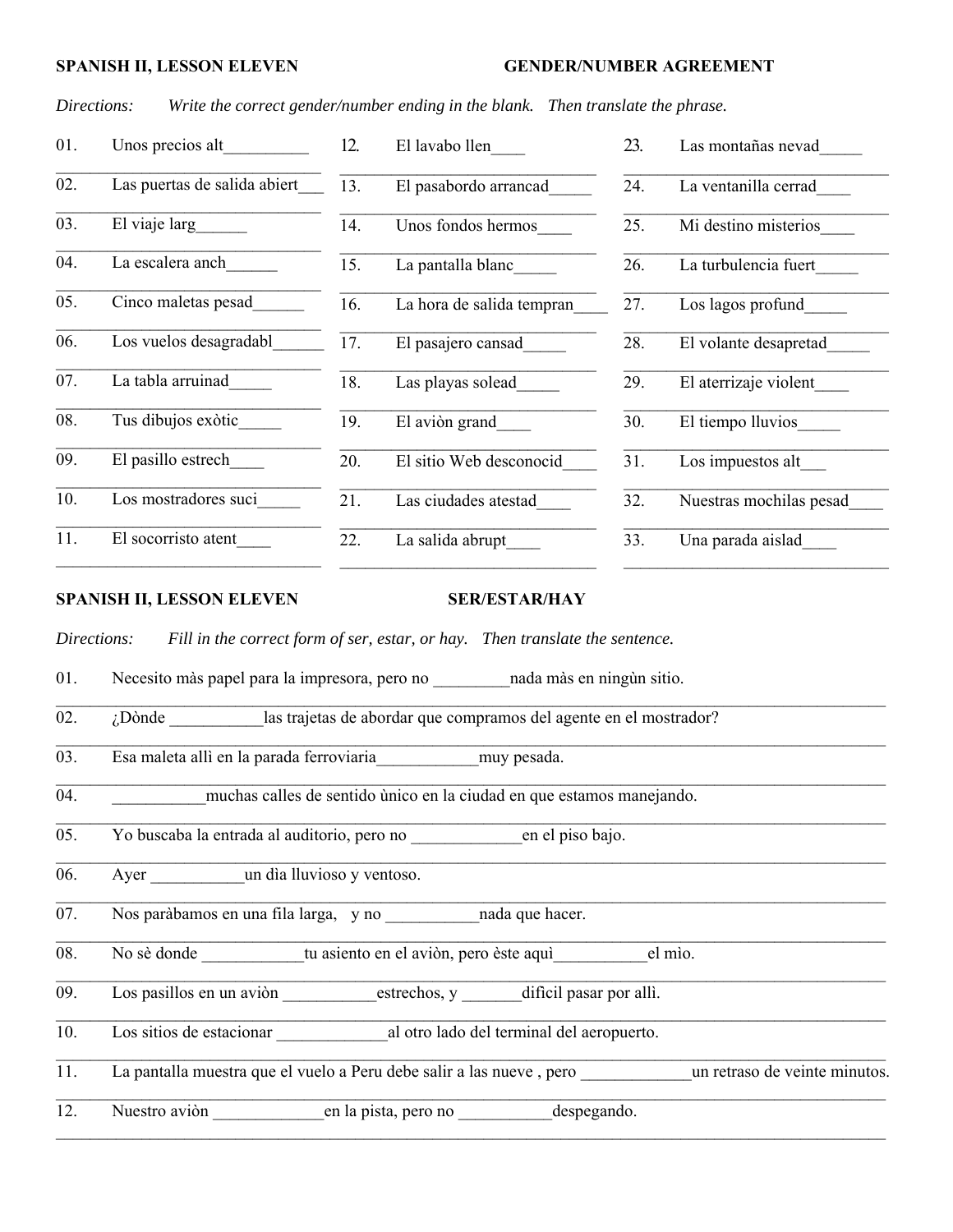| 13.                                                                                                    | Me parece que la prueba mañana ___________ muy dificil.                                                     |  |  |  |  |
|--------------------------------------------------------------------------------------------------------|-------------------------------------------------------------------------------------------------------------|--|--|--|--|
| 14.                                                                                                    | Esa señorita rubia allì ____________________abogada.                                                        |  |  |  |  |
| 15.                                                                                                    | La puerta de la sala de espera en el aeropuerto ____________cerrada cuando llegamos ayer.                   |  |  |  |  |
| 16.                                                                                                    | Ella tiene que estar enferma, porque ____________ muy triste y palida hoy.                                  |  |  |  |  |
| 17.                                                                                                    | El agua del lago ___________ muy frìo porque del tiempo esta semana.                                        |  |  |  |  |
| 18.                                                                                                    |                                                                                                             |  |  |  |  |
| 19.                                                                                                    | Este libro de poemas ___________ de la señorita allì que lleva el suèter azul.                              |  |  |  |  |
| 20.                                                                                                    | mucho tràfico en las calles muy de la mañana.                                                               |  |  |  |  |
|                                                                                                        | <b>SPANISH II, LESSON ELEVEN</b><br><b>PRONOUNS AND USAGE</b>                                               |  |  |  |  |
| Directions:                                                                                            | Fill in the appropriate pronouns. Then translate the sentences.                                             |  |  |  |  |
| 01.                                                                                                    | Necesitamos mas libros de ciencia. Vamos a comprar                                                          |  |  |  |  |
| 02.                                                                                                    | No conozco a ese señor allì. $\frac{1}{6}$ conoces tù?                                                      |  |  |  |  |
| 03.                                                                                                    | A ella no _______gustan las faldas que comprò ayer. _________va a devolver_______________a la tienda.       |  |  |  |  |
| 04.                                                                                                    | Tengo hambre. _______gustarian unas salchichas picantes. [Traiga____________________________Ud., por favor! |  |  |  |  |
| 05.                                                                                                    | $iSabes$ dònde està mochila? $\qquad$ està en mi carpa.                                                     |  |  |  |  |
| 06.                                                                                                    | Tenemos que abrochar cinturones de seguridad antes de que despegue el aviòn.                                |  |  |  |  |
| 07.                                                                                                    | estàn en nuestras mochilas.                                                                                 |  |  |  |  |
| $\overline{08}$ .                                                                                      | No sè que es $aqui.$ ¿Puedes decir que es?                                                                  |  |  |  |  |
| 09.                                                                                                    | señorita a lo lejos ha perdido ___________bolsa, y __________he recogido.                                   |  |  |  |  |
| 10.                                                                                                    | Un amigo mìo dijo que tù sabes unos cuentos interesantes. ¿Por què no<br>dices?                             |  |  |  |  |
| Uds. tienen las gafas de la maestra de matemàticas. Uds. deben devolvèr<br>a ella<br>11.<br>enseguida. |                                                                                                             |  |  |  |  |
| 12.                                                                                                    | No puedo abordar el aviòn porque perdì pasabordo. Tengo que pedir del agente un sustituto.                  |  |  |  |  |
| 13.                                                                                                    | El portero __________ ayudò con el equipaje. Tenemos muy de prisa salir para<br>hotel.                      |  |  |  |  |
| 14.                                                                                                    | El carpintero empezò a subir la escalera al techo, pero cayò.                                               |  |  |  |  |
| 15.                                                                                                    |                                                                                                             |  |  |  |  |
| 16.                                                                                                    | fuì de la casa muy de la mañana, pero faltò el tiempo llegar a trabajo a tiempo porque del tràfico.         |  |  |  |  |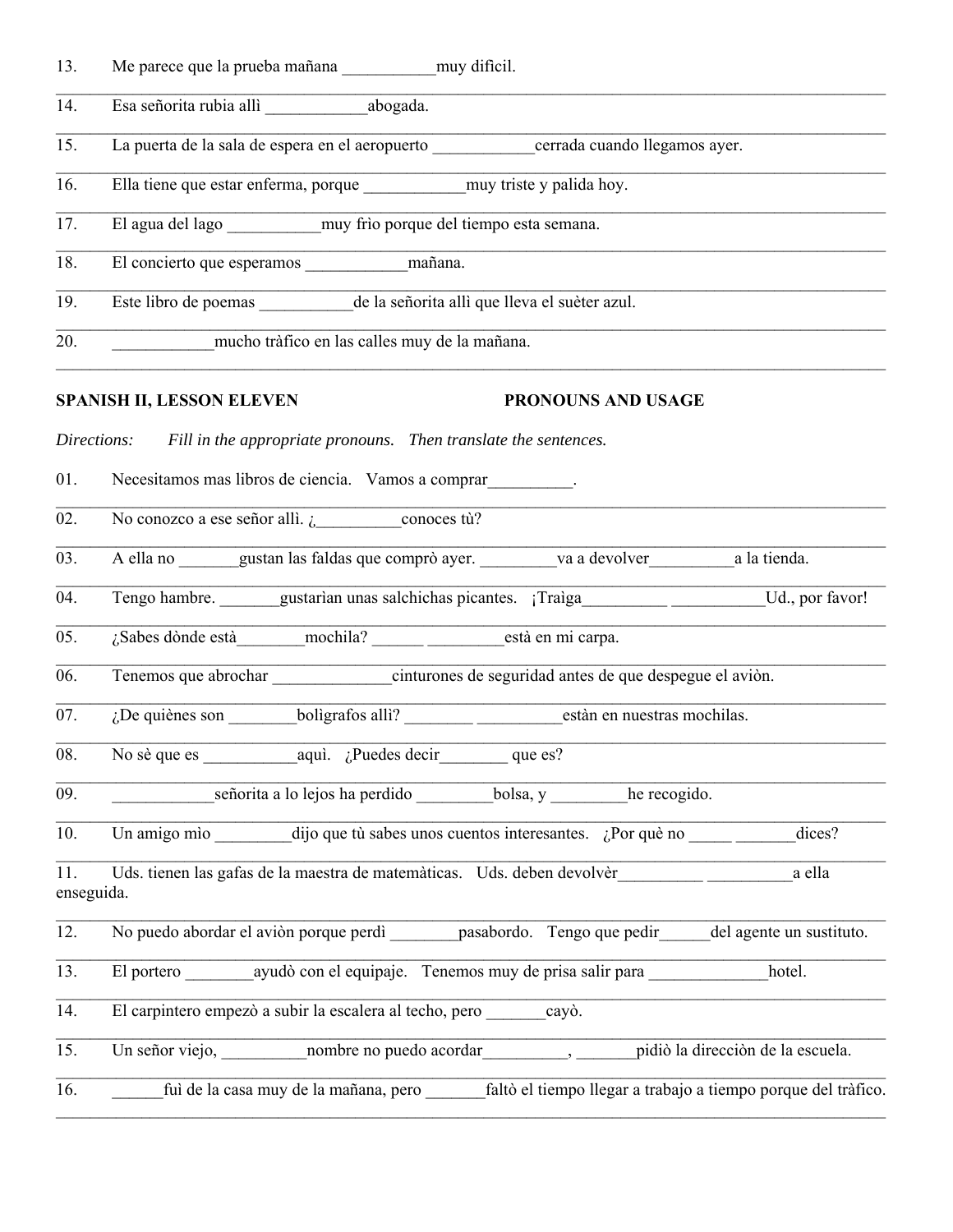#### **SPANISH II, LESSON ELEVEN VERB TENSES**

*Directions: Write the correct verb form in the blank. Then translate the sentence.*

01. Ellas (mirar) las pelìculas nuevas pasada mañana.

02. Yo\_\_\_\_\_\_\_\_\_\_\_(comprar) un mobil, pero me falta el dinero.

03. Los estudiantes (irse) del salòn de clase ayer a las dos y veintecinco de la tarde.

04. Los perros (ladrar) mientras los pàjaros (cantar) anoche.

05. Mis hermanos (trabajar) todos los dìas cuando eran jòvenes.

06. Yo \_\_\_\_\_\_\_\_\_\_\_\_\_\_\_\_\_\_\_\_\_\_\_\_\_\_\_\_\_\_\_\_(escribir) una prueba para la clase de español ahorita.

 $\mathcal{L}_\mathcal{L} = \mathcal{L}_\mathcal{L} = \mathcal{L}_\mathcal{L} = \mathcal{L}_\mathcal{L} = \mathcal{L}_\mathcal{L} = \mathcal{L}_\mathcal{L} = \mathcal{L}_\mathcal{L} = \mathcal{L}_\mathcal{L} = \mathcal{L}_\mathcal{L} = \mathcal{L}_\mathcal{L} = \mathcal{L}_\mathcal{L} = \mathcal{L}_\mathcal{L} = \mathcal{L}_\mathcal{L} = \mathcal{L}_\mathcal{L} = \mathcal{L}_\mathcal{L} = \mathcal{L}_\mathcal{L} = \mathcal{L}_\mathcal{L}$ 07. Ese vendedor (vender) el frigorìfico ayer tarde y el señor lo (comprar).

 $\mathcal{L}_\mathcal{L} = \mathcal{L}_\mathcal{L} = \mathcal{L}_\mathcal{L} = \mathcal{L}_\mathcal{L} = \mathcal{L}_\mathcal{L} = \mathcal{L}_\mathcal{L} = \mathcal{L}_\mathcal{L} = \mathcal{L}_\mathcal{L} = \mathcal{L}_\mathcal{L} = \mathcal{L}_\mathcal{L} = \mathcal{L}_\mathcal{L} = \mathcal{L}_\mathcal{L} = \mathcal{L}_\mathcal{L} = \mathcal{L}_\mathcal{L} = \mathcal{L}_\mathcal{L} = \mathcal{L}_\mathcal{L} = \mathcal{L}_\mathcal{L}$ 08. La semana pasada yo  $(pararse)$  en el andèn cuando el tren  $(legar)$ .

 $\mathcal{L}_\mathcal{L} = \mathcal{L}_\mathcal{L} = \mathcal{L}_\mathcal{L} = \mathcal{L}_\mathcal{L} = \mathcal{L}_\mathcal{L} = \mathcal{L}_\mathcal{L} = \mathcal{L}_\mathcal{L} = \mathcal{L}_\mathcal{L} = \mathcal{L}_\mathcal{L} = \mathcal{L}_\mathcal{L} = \mathcal{L}_\mathcal{L} = \mathcal{L}_\mathcal{L} = \mathcal{L}_\mathcal{L} = \mathcal{L}_\mathcal{L} = \mathcal{L}_\mathcal{L} = \mathcal{L}_\mathcal{L} = \mathcal{L}_\mathcal{L}$ 

 $\mathcal{L}_\mathcal{L} = \mathcal{L}_\mathcal{L} = \mathcal{L}_\mathcal{L} = \mathcal{L}_\mathcal{L} = \mathcal{L}_\mathcal{L} = \mathcal{L}_\mathcal{L} = \mathcal{L}_\mathcal{L} = \mathcal{L}_\mathcal{L} = \mathcal{L}_\mathcal{L} = \mathcal{L}_\mathcal{L} = \mathcal{L}_\mathcal{L} = \mathcal{L}_\mathcal{L} = \mathcal{L}_\mathcal{L} = \mathcal{L}_\mathcal{L} = \mathcal{L}_\mathcal{L} = \mathcal{L}_\mathcal{L} = \mathcal{L}_\mathcal{L}$ 

\_\_\_\_\_\_\_\_\_\_\_\_\_\_\_\_\_\_\_\_\_\_\_\_\_\_\_\_\_\_\_\_\_\_\_\_\_\_\_\_\_\_\_\_\_\_\_\_\_\_\_\_\_\_\_\_\_\_\_\_\_\_\_\_\_\_\_\_\_\_\_\_\_\_\_\_\_\_\_\_\_\_\_\_\_\_\_\_\_\_\_\_\_\_\_\_

 $\mathcal{L}_\mathcal{L} = \mathcal{L}_\mathcal{L} = \mathcal{L}_\mathcal{L} = \mathcal{L}_\mathcal{L} = \mathcal{L}_\mathcal{L} = \mathcal{L}_\mathcal{L} = \mathcal{L}_\mathcal{L} = \mathcal{L}_\mathcal{L} = \mathcal{L}_\mathcal{L} = \mathcal{L}_\mathcal{L} = \mathcal{L}_\mathcal{L} = \mathcal{L}_\mathcal{L} = \mathcal{L}_\mathcal{L} = \mathcal{L}_\mathcal{L} = \mathcal{L}_\mathcal{L} = \mathcal{L}_\mathcal{L} = \mathcal{L}_\mathcal{L}$ 

 $\mathcal{L}_\mathcal{L} = \mathcal{L}_\mathcal{L} = \mathcal{L}_\mathcal{L} = \mathcal{L}_\mathcal{L} = \mathcal{L}_\mathcal{L} = \mathcal{L}_\mathcal{L} = \mathcal{L}_\mathcal{L} = \mathcal{L}_\mathcal{L} = \mathcal{L}_\mathcal{L} = \mathcal{L}_\mathcal{L} = \mathcal{L}_\mathcal{L} = \mathcal{L}_\mathcal{L} = \mathcal{L}_\mathcal{L} = \mathcal{L}_\mathcal{L} = \mathcal{L}_\mathcal{L} = \mathcal{L}_\mathcal{L} = \mathcal{L}_\mathcal{L}$ 09. Muchos años pasados, cuando nosotros \_\_\_\_\_\_\_\_\_\_\_\_(vivir) cerca de la playa, \_\_\_\_\_\_\_\_\_(nadar) cada dìa.

10. Cuando mis primos (llegar) a casa, mis hermanas ya  $\qquad \qquad$  (salir).  $\mathcal{L}_\mathcal{L} = \mathcal{L}_\mathcal{L} = \mathcal{L}_\mathcal{L} = \mathcal{L}_\mathcal{L} = \mathcal{L}_\mathcal{L} = \mathcal{L}_\mathcal{L} = \mathcal{L}_\mathcal{L} = \mathcal{L}_\mathcal{L} = \mathcal{L}_\mathcal{L} = \mathcal{L}_\mathcal{L} = \mathcal{L}_\mathcal{L} = \mathcal{L}_\mathcal{L} = \mathcal{L}_\mathcal{L} = \mathcal{L}_\mathcal{L} = \mathcal{L}_\mathcal{L} = \mathcal{L}_\mathcal{L} = \mathcal{L}_\mathcal{L}$ 

11. Ese señor viejo en el escritor (perder) su reloj antes de que  $(abordar)$  el tren.  $\mathcal{L}_\mathcal{L} = \mathcal{L}_\mathcal{L} = \mathcal{L}_\mathcal{L} = \mathcal{L}_\mathcal{L} = \mathcal{L}_\mathcal{L} = \mathcal{L}_\mathcal{L} = \mathcal{L}_\mathcal{L} = \mathcal{L}_\mathcal{L} = \mathcal{L}_\mathcal{L} = \mathcal{L}_\mathcal{L} = \mathcal{L}_\mathcal{L} = \mathcal{L}_\mathcal{L} = \mathcal{L}_\mathcal{L} = \mathcal{L}_\mathcal{L} = \mathcal{L}_\mathcal{L} = \mathcal{L}_\mathcal{L} = \mathcal{L}_\mathcal{L}$ 

12. Ayer tarde, tan pronto como nosotros *\_\_\_\_\_\_\_\_\_\_\_\_(hacer)* nuestras maletas, \_\_\_\_\_\_\_\_\_\_\_(llegar) el taxi.

 $\mathcal{L}_\mathcal{L} = \mathcal{L}_\mathcal{L} = \mathcal{L}_\mathcal{L} = \mathcal{L}_\mathcal{L} = \mathcal{L}_\mathcal{L} = \mathcal{L}_\mathcal{L} = \mathcal{L}_\mathcal{L} = \mathcal{L}_\mathcal{L} = \mathcal{L}_\mathcal{L} = \mathcal{L}_\mathcal{L} = \mathcal{L}_\mathcal{L} = \mathcal{L}_\mathcal{L} = \mathcal{L}_\mathcal{L} = \mathcal{L}_\mathcal{L} = \mathcal{L}_\mathcal{L} = \mathcal{L}_\mathcal{L} = \mathcal{L}_\mathcal{L}$ 13. Mi hermana  $(acabar)$  con su tarea antes de que el reloj  $(dar)$  las nueve de la noche.

 $\mathcal{L}_\mathcal{L} = \mathcal{L}_\mathcal{L} = \mathcal{L}_\mathcal{L} = \mathcal{L}_\mathcal{L} = \mathcal{L}_\mathcal{L} = \mathcal{L}_\mathcal{L} = \mathcal{L}_\mathcal{L} = \mathcal{L}_\mathcal{L} = \mathcal{L}_\mathcal{L} = \mathcal{L}_\mathcal{L} = \mathcal{L}_\mathcal{L} = \mathcal{L}_\mathcal{L} = \mathcal{L}_\mathcal{L} = \mathcal{L}_\mathcal{L} = \mathcal{L}_\mathcal{L} = \mathcal{L}_\mathcal{L} = \mathcal{L}_\mathcal{L}$ 14. Nosotros (salir) para las montañas muy de la mañana este fin de semana..

15. Ayer yo (levantarse) a las seis, y (irse) de la casa a las siete.  $\mathcal{L}_\mathcal{L} = \mathcal{L}_\mathcal{L} = \mathcal{L}_\mathcal{L} = \mathcal{L}_\mathcal{L} = \mathcal{L}_\mathcal{L} = \mathcal{L}_\mathcal{L} = \mathcal{L}_\mathcal{L} = \mathcal{L}_\mathcal{L} = \mathcal{L}_\mathcal{L} = \mathcal{L}_\mathcal{L} = \mathcal{L}_\mathcal{L} = \mathcal{L}_\mathcal{L} = \mathcal{L}_\mathcal{L} = \mathcal{L}_\mathcal{L} = \mathcal{L}_\mathcal{L} = \mathcal{L}_\mathcal{L} = \mathcal{L}_\mathcal{L}$ 

16. Era una clase ajetreado: mis estudiantes (habla) y el telèfono (tocar) sin pararse.

 $\mathcal{L}_\mathcal{L} = \mathcal{L}_\mathcal{L} = \mathcal{L}_\mathcal{L} = \mathcal{L}_\mathcal{L} = \mathcal{L}_\mathcal{L} = \mathcal{L}_\mathcal{L} = \mathcal{L}_\mathcal{L} = \mathcal{L}_\mathcal{L} = \mathcal{L}_\mathcal{L} = \mathcal{L}_\mathcal{L} = \mathcal{L}_\mathcal{L} = \mathcal{L}_\mathcal{L} = \mathcal{L}_\mathcal{L} = \mathcal{L}_\mathcal{L} = \mathcal{L}_\mathcal{L} = \mathcal{L}_\mathcal{L} = \mathcal{L}_\mathcal{L}$ 

 $\mathcal{L}_\mathcal{L} = \mathcal{L}_\mathcal{L} = \mathcal{L}_\mathcal{L} = \mathcal{L}_\mathcal{L} = \mathcal{L}_\mathcal{L} = \mathcal{L}_\mathcal{L} = \mathcal{L}_\mathcal{L} = \mathcal{L}_\mathcal{L} = \mathcal{L}_\mathcal{L} = \mathcal{L}_\mathcal{L} = \mathcal{L}_\mathcal{L} = \mathcal{L}_\mathcal{L} = \mathcal{L}_\mathcal{L} = \mathcal{L}_\mathcal{L} = \mathcal{L}_\mathcal{L} = \mathcal{L}_\mathcal{L} = \mathcal{L}_\mathcal{L}$ 

 $\mathcal{L}_\mathcal{L} = \mathcal{L}_\mathcal{L} = \mathcal{L}_\mathcal{L} = \mathcal{L}_\mathcal{L} = \mathcal{L}_\mathcal{L} = \mathcal{L}_\mathcal{L} = \mathcal{L}_\mathcal{L} = \mathcal{L}_\mathcal{L} = \mathcal{L}_\mathcal{L} = \mathcal{L}_\mathcal{L} = \mathcal{L}_\mathcal{L} = \mathcal{L}_\mathcal{L} = \mathcal{L}_\mathcal{L} = \mathcal{L}_\mathcal{L} = \mathcal{L}_\mathcal{L} = \mathcal{L}_\mathcal{L} = \mathcal{L}_\mathcal{L}$ 

 $\mathcal{L}_\mathcal{L} = \mathcal{L}_\mathcal{L} = \mathcal{L}_\mathcal{L} = \mathcal{L}_\mathcal{L} = \mathcal{L}_\mathcal{L} = \mathcal{L}_\mathcal{L} = \mathcal{L}_\mathcal{L} = \mathcal{L}_\mathcal{L} = \mathcal{L}_\mathcal{L} = \mathcal{L}_\mathcal{L} = \mathcal{L}_\mathcal{L} = \mathcal{L}_\mathcal{L} = \mathcal{L}_\mathcal{L} = \mathcal{L}_\mathcal{L} = \mathcal{L}_\mathcal{L} = \mathcal{L}_\mathcal{L} = \mathcal{L}_\mathcal{L}$ 

 $\_$  , and the contribution of the contribution of the contribution of the contribution of the contribution of  $\mathcal{L}_\text{max}$ 

 $\mathcal{L}_\mathcal{L} = \mathcal{L}_\mathcal{L} = \mathcal{L}_\mathcal{L} = \mathcal{L}_\mathcal{L} = \mathcal{L}_\mathcal{L} = \mathcal{L}_\mathcal{L} = \mathcal{L}_\mathcal{L} = \mathcal{L}_\mathcal{L} = \mathcal{L}_\mathcal{L} = \mathcal{L}_\mathcal{L} = \mathcal{L}_\mathcal{L} = \mathcal{L}_\mathcal{L} = \mathcal{L}_\mathcal{L} = \mathcal{L}_\mathcal{L} = \mathcal{L}_\mathcal{L} = \mathcal{L}_\mathcal{L} = \mathcal{L}_\mathcal{L}$ 

 $\mathcal{L}_\mathcal{L} = \mathcal{L}_\mathcal{L} = \mathcal{L}_\mathcal{L} = \mathcal{L}_\mathcal{L} = \mathcal{L}_\mathcal{L} = \mathcal{L}_\mathcal{L} = \mathcal{L}_\mathcal{L} = \mathcal{L}_\mathcal{L} = \mathcal{L}_\mathcal{L} = \mathcal{L}_\mathcal{L} = \mathcal{L}_\mathcal{L} = \mathcal{L}_\mathcal{L} = \mathcal{L}_\mathcal{L} = \mathcal{L}_\mathcal{L} = \mathcal{L}_\mathcal{L} = \mathcal{L}_\mathcal{L} = \mathcal{L}_\mathcal{L}$ 

\_\_\_\_\_\_\_\_\_\_\_\_\_\_\_\_\_\_\_\_\_\_\_\_\_\_\_\_\_\_\_\_\_\_\_\_\_\_\_\_\_\_\_\_\_\_\_\_\_\_\_\_\_\_\_\_\_\_\_\_\_\_\_\_\_\_\_\_\_\_\_\_\_\_\_\_\_\_\_\_\_\_\_\_\_\_\_\_\_\_\_\_\_\_\_\_

#### **SPANISH II, LESSON ELEVEN PRETERITE VERSUS IMPERFECT**

*Directions: Fill in the appropriate form of the preterite or the imperfect. Then translate the sentence.*

01. Yo  $(contr)$  el cèsped ayer tarde.

02. La semana pasada los consejeros le  $\qquad \qquad$  (hablar) al estudiante de su conducta.

03. De vez en cuando los niños (jugar) en el parque municipal en el otro lado de la ciudad.

04. Nosotros siempre (estudiar) para prepararnos para los exàmines finales.

05. Hacìa dos años que las señoritas (vivir) en Ecuador.

06. Mi hijo \_\_\_\_\_\_\_\_\_\_\_\_\_\_\_(volverse) a casa a las tres todos los dìas.

07. Nuestros amigos siempre  $(comer)$  en ese restaurante allì los lunes.